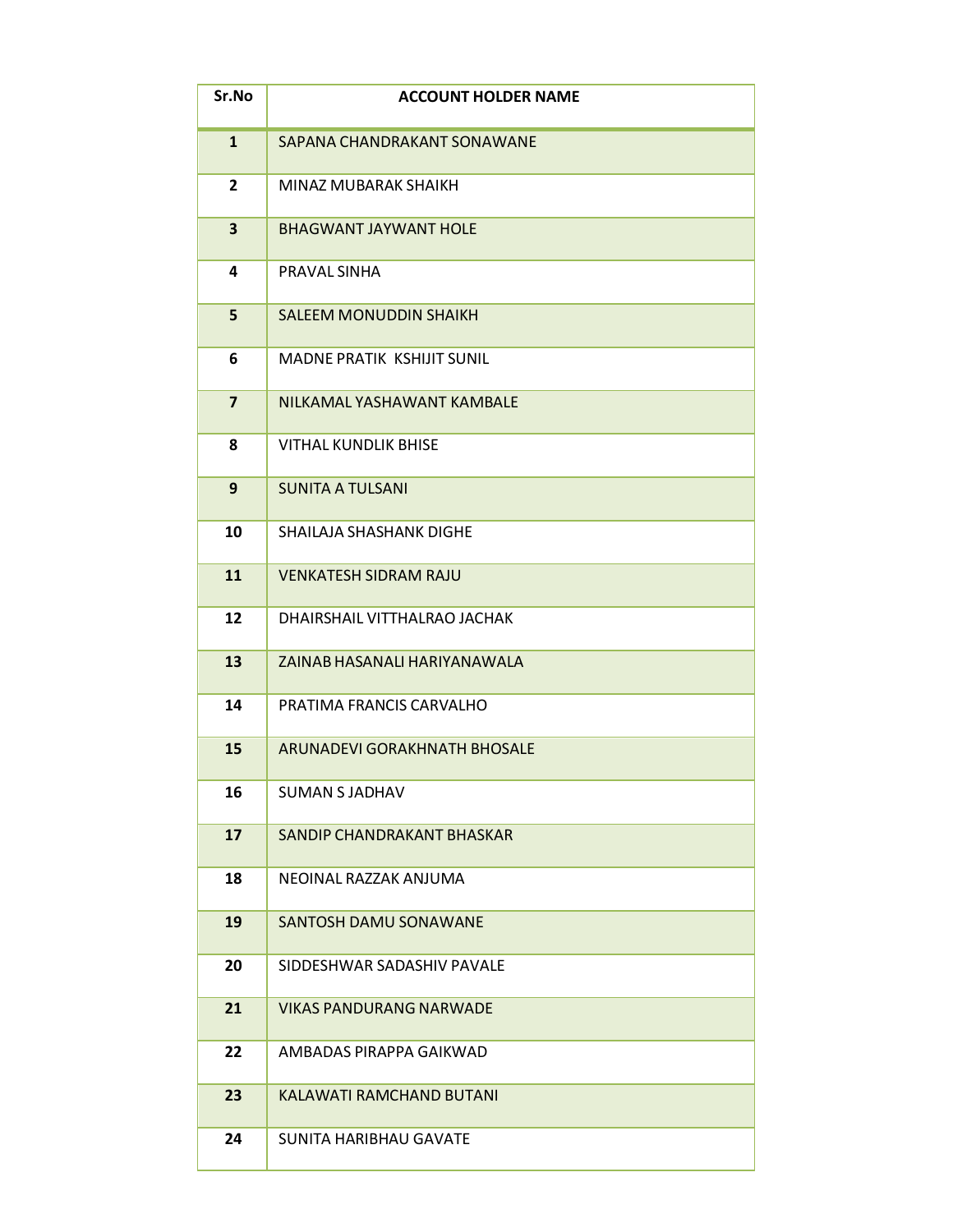| 25 | <b>SACHIN PANDIT KOTHALE</b>           |
|----|----------------------------------------|
| 26 | ANIRUDHA JAIKRISHNA DESHPANDE          |
| 27 | KISHOR NANDKUMAR BHAVSAR               |
| 28 | PRAMOD VASANTRAO GAJARE                |
| 29 | MAHADEO SARJERAO THORAT                |
| 30 | VITTHALRAO NAMDEO JADHAV               |
| 31 | VISHWANATH WAMAN THIPASE               |
| 32 | RASVANTI KESHAVRAO SHITOLE             |
| 33 | <b>NUTAN MANOHAR AWATE</b>             |
| 34 | RAJU TUKARAM SHINDE                    |
| 35 | <b>KEDAR MOHAN DANDEKAR</b>            |
| 36 | SHASHIKANT JAGATRAO NAVALE             |
| 37 | <b>FARUK KADIR SAYED</b>               |
| 38 | <b>BUDDH VIHAR KRUTI SAMITTEE DHEU</b> |
| 39 | MANGALA BALKRUNSHA KAKNURKAR           |
| 40 | <b>TOSCANO RUFINA</b>                  |
| 41 | AJITSINGH HIRASINGH GAUD               |
| 42 | SMITA MADHAV PATWARDHAN                |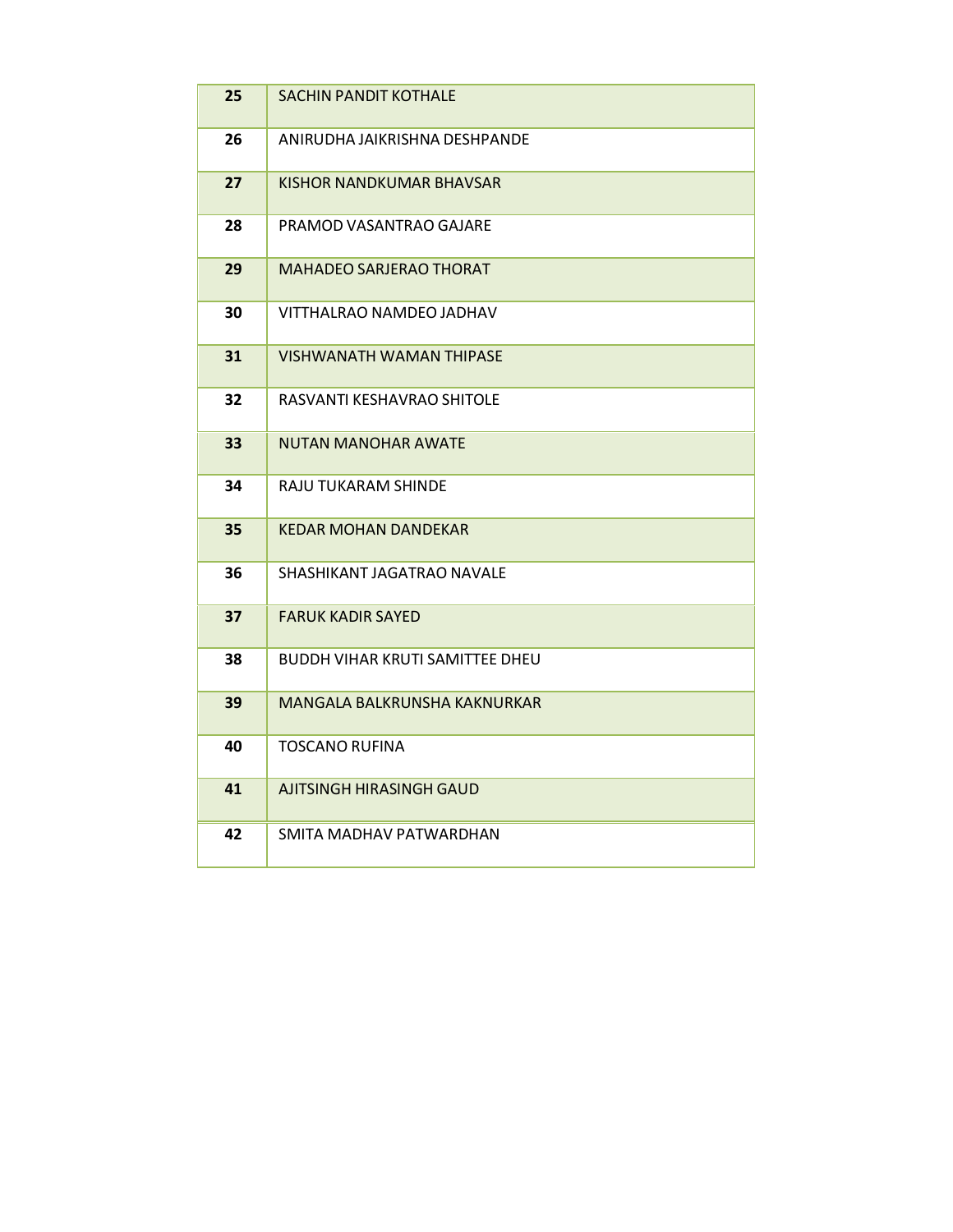| 43 | LAXMAN JOTIRAM PATIL                  |
|----|---------------------------------------|
| 44 | <b>HIRABAI TUKARAM BORATE</b>         |
| 45 | SUDHAMRAO SHANKAR PAWAR               |
| 46 | <b>GLOXINIYA GREENS CO OP HSG SOC</b> |
| 47 | NARAYAN RANGAIYA VARDHA               |
| 48 | <b>CHANDRAKALA SANDIP GALANDE</b>     |
| 49 | <b>MOHAN GULABRAO CHICHPANE</b>       |
| 50 | <b>SUNITA RAJENDRA RANDIVE</b>        |
| 51 | <b>GAJANAN MITHARAM BHARSAKALE</b>    |
| 52 | SUDHIR SHANTARAM KOTHAWALE            |
| 53 | ASHA MADHUKAR SHEVALE                 |
| 54 | <b>KANCHAN SUNIL GAIKWAD</b>          |
| 55 | NARAYAN SOPAN TATHE                   |
| 56 | SHETE S M                             |
| 57 | <b>HARI REVAJI PANSARE</b>            |
| 58 | <b>ASHOK MADHAVRAO DHOKALE</b>        |
| 59 | NILESH APPASAHEB GAIKWAD              |
| 60 | <b>GOWRI - SUNDARESAN</b>             |
| 61 | IMAM MAKDUM MULLA                     |
| 62 | <b>MOHAN SHANTARAM KANEKAR</b>        |
| 63 | <b>MEERA M GIDWANI</b>                |
| 64 | MINAKSHI RAVINDRA GAGADE              |
| 65 | RAMESH NARAYANRAO MORE                |
| 66 | <b>SANTOSH NAMDEO GARUD</b>           |
| 67 | <b>VINAYAK NIVRUTI SHILIMKAR</b>      |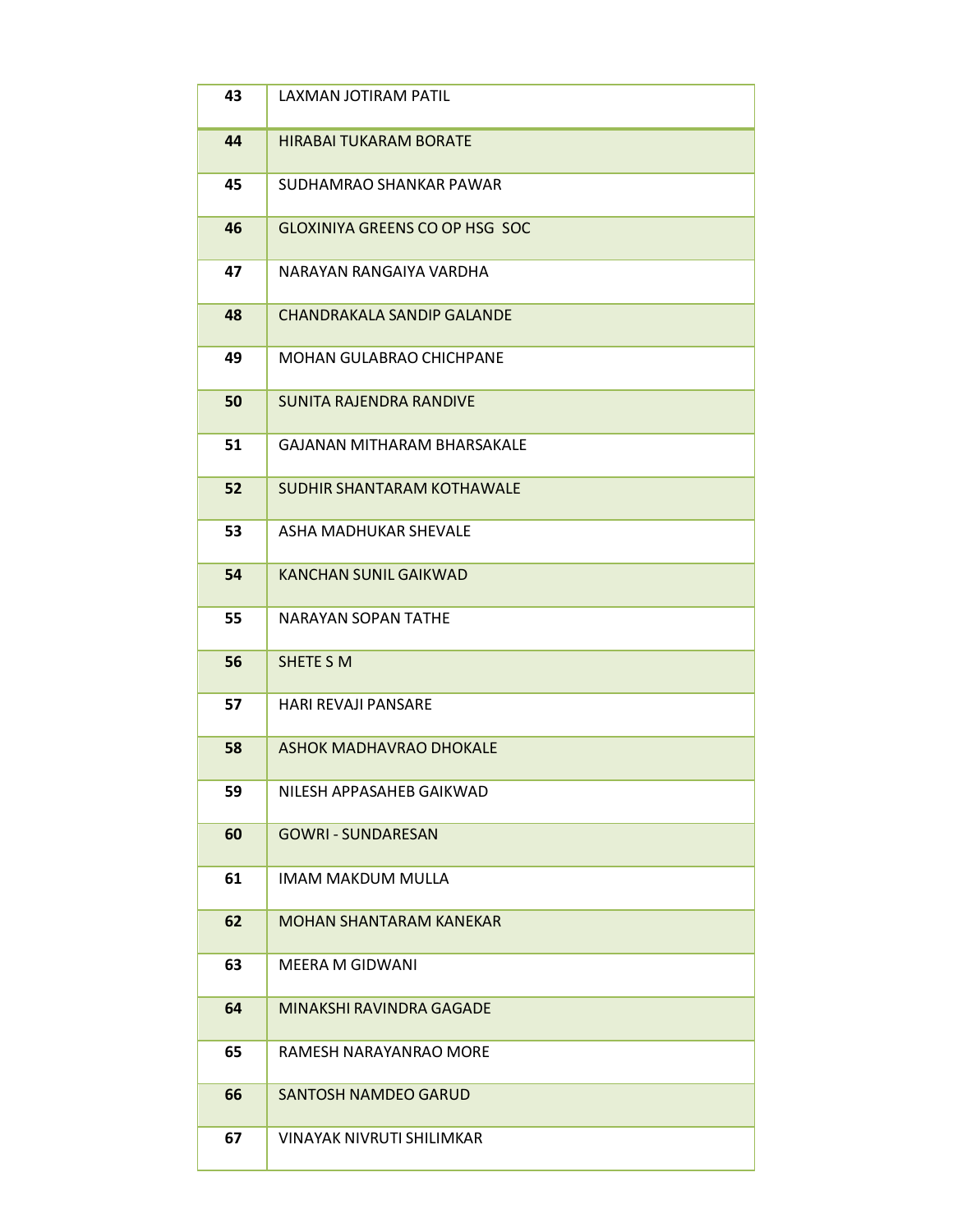| 68 | <b>VIDYABEN JAYANTILAL THAKKAR</b>            |
|----|-----------------------------------------------|
| 69 | M G PEEYUSE                                   |
| 70 | JAAVIEED I SHAIKH                             |
| 71 | KIRANAND DAGDU BONE                           |
| 72 | VASANT GOPALRAO KINDRE                        |
| 73 | MAHARASHTRA RAJYA SAH SANGH KARMCHARI         |
| 74 | NIYOJIT SEVALALMAJUR SAHA SANTHA C P R R PWAR |
| 75 | <b>GULAB BABASAHEB NADAF</b>                  |
| 76 | <b>GOVIND BABU MOHANE</b>                     |
| 77 | RATAN JAYWANT KAMBALE                         |
| 78 | <b>DORTI POL JEROM</b>                        |
| 79 | GOVIND DASHRATH MIRGHE                        |
| 80 | SUPRIYA SURESH JOSHI                          |
| 81 | PRATIBHA MADAN GANDHI                         |
| 82 | PRABHAKARRAO LAXMAN MUTYAL                    |
| 83 | SHAMKANT VITTHALRAO SURYAWANSHI               |
| 84 | J S SAUDI                                     |
| 85 | LILA MOTILAL VASAVA                           |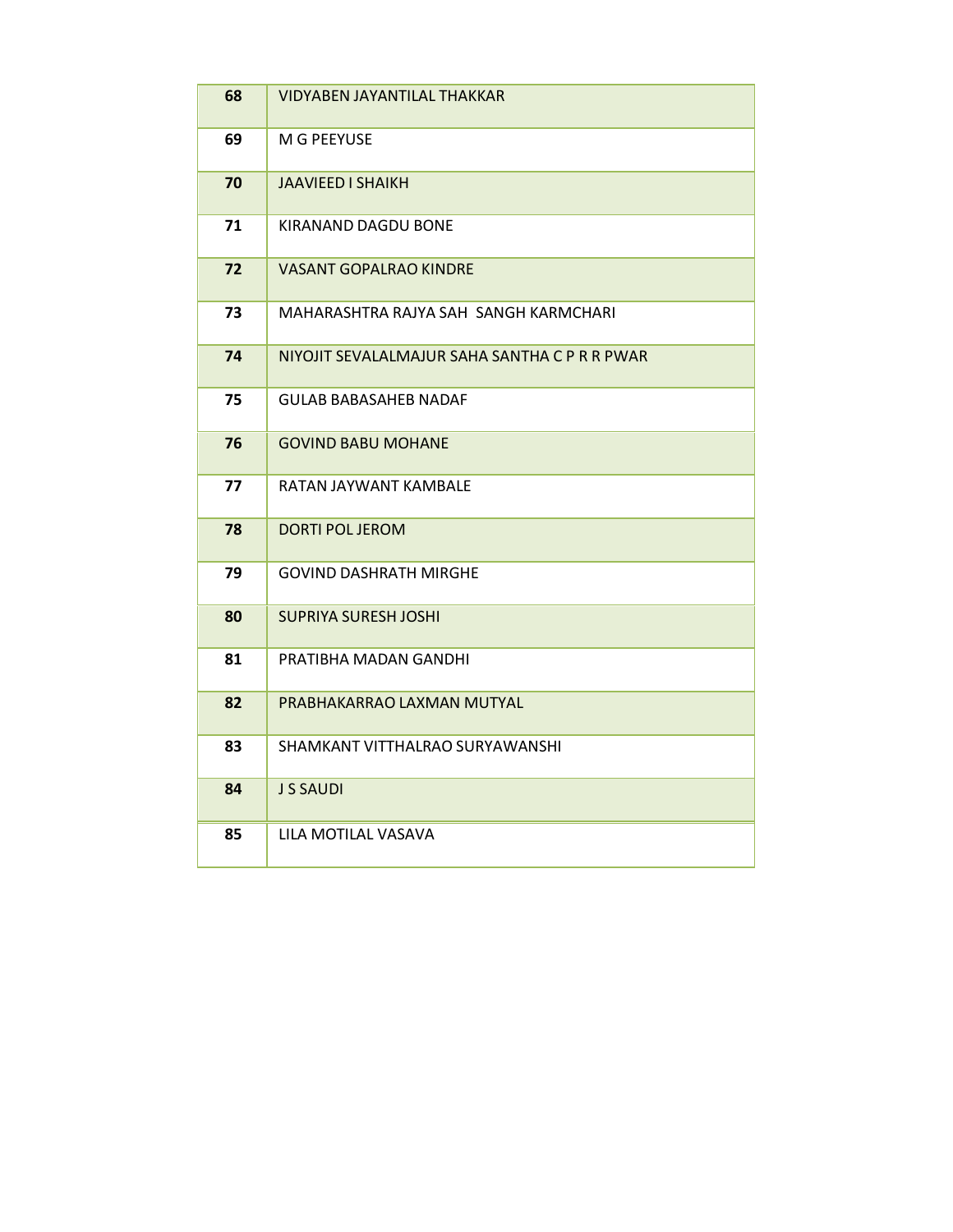| 86  | SHAHAJI VISHWANATH MANE          |
|-----|----------------------------------|
| 87  | DADASAHEB BHAGWAT PAWAR          |
| 88  | DADASO DASHARATH KALE            |
| 89  | DIGAMBAR NAMDEO GAIKWAD          |
| 90  | KALYANI P KARANJIKAR             |
| 91  | RAHUL PRABHAKAR BHONDAVE         |
| 92  | <b>MARUTI GENUJI NARAWADE</b>    |
| 93  | <b>VARSHA KALPESH SHAH</b>       |
| 94  | <b>VINYAK VITTHALRAO KOKARE</b>  |
| 95  | NAMDEVRAO VITHARAO PINGALE       |
| 96  | ROHINI ASHOK KHANDAGALE          |
| 97  | <b>MANJUSHRI SHIVAJI BHOSALE</b> |
| 98  | NARYAN SAHEBRAO ZENDE            |
| 99  | AVINASH ANANDRAO ALHAT           |
| 100 | PUJA BHARAT GHATGE               |
| 101 | <b>GANESH JANARDHAN ALHAT</b>    |
| 102 | NAMDEORAO MARUTRAO NIGADE        |
| 103 | <b>MADHURI RAJESH KANNALU</b>    |
| 104 | REVASTI SHASHIKUMAR POL          |
| 105 | <b>VANDANA SANDEEP MHASKE</b>    |
| 106 | <b>MANOHAR NATHU GUND</b>        |
| 107 | RAGHUNATH KRISHNAJI KAMTHE       |
| 108 | <b>VINAYAK NARAYANRAO GHUME</b>  |
| 109 | NAMDEO DAMODHAR KAPARE           |
| 110 | PRAKASH BHAGWAN PALSE            |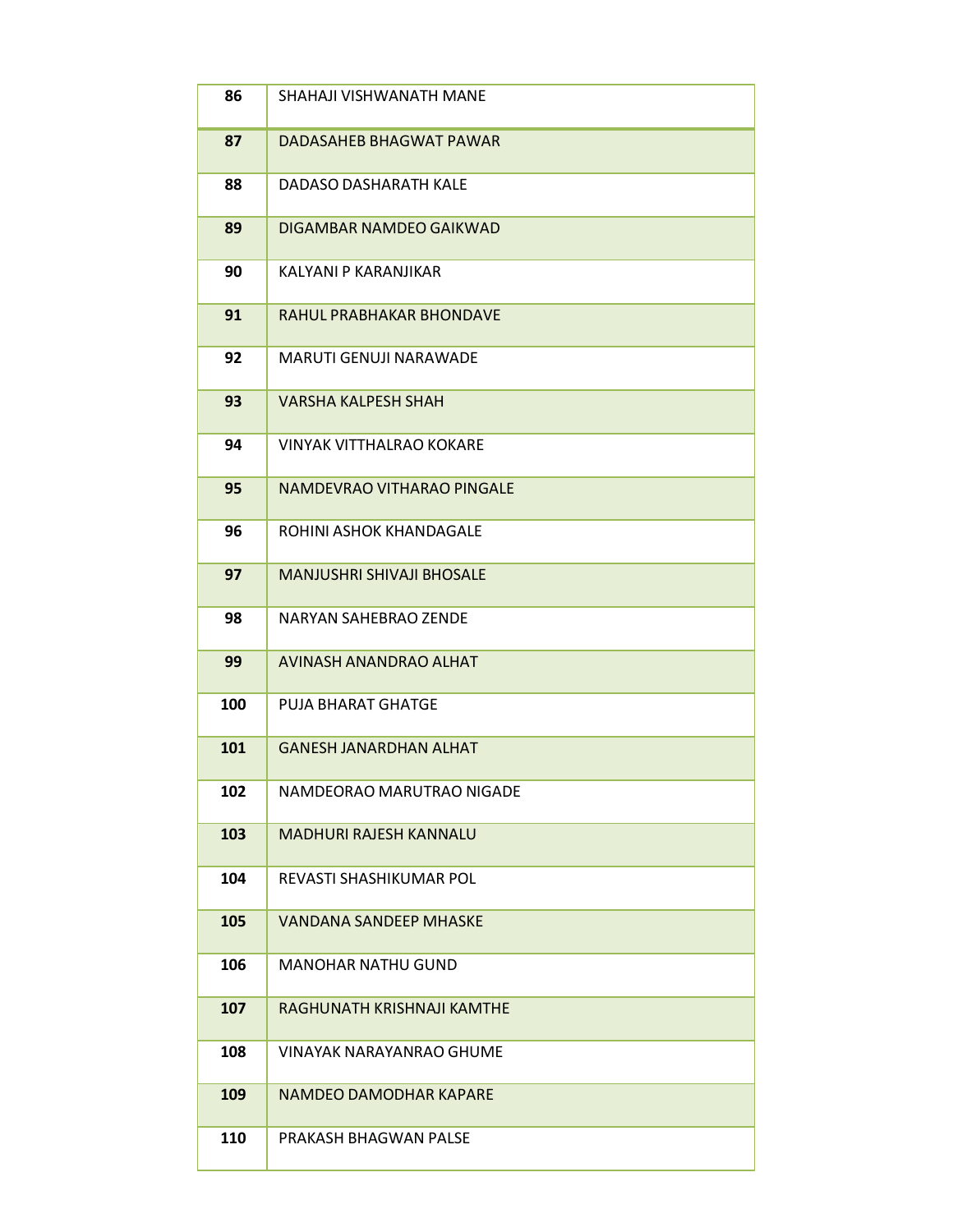| 111 | PRIYA UMESH JAGIASI                              |
|-----|--------------------------------------------------|
| 112 | JAYWANT BHASKAR SHELAR                           |
| 113 | ARJUN SOMNATH PAWAR                              |
| 114 | VINA RATNAKAR DESHMUKH                           |
| 115 | <b>SUNIL M SHARMA</b>                            |
| 116 | BHARAT RAGHUNATH RUPANAWAR                       |
| 117 | RAJENDRA MANOHAR PHURSULE                        |
| 118 | <b>MUNIRA K KHAN</b>                             |
| 119 | <b>DHANANJAY J SHITOLE</b>                       |
| 120 | SUBHASH VITHAL JADHAV                            |
| 121 | MRS J D TAIDE C P NYO UDYAM MAHILA AUD S S S LTD |
| 122 | USHA BALKRISHNA GAIKWAD                          |
| 123 | DADU VITHOBA BHALERAO                            |
| 124 | CHITRA SUMANT ANGRE                              |
| 125 | M J PHULE BOYS HIGHSCHOOL M C C                  |
| 126 | MADHUKAR VITHOBA BHARANE                         |
| 127 | SOMNATH RAMDAS KONDE                             |
| 128 | SR MAUREEN PEREIRA                               |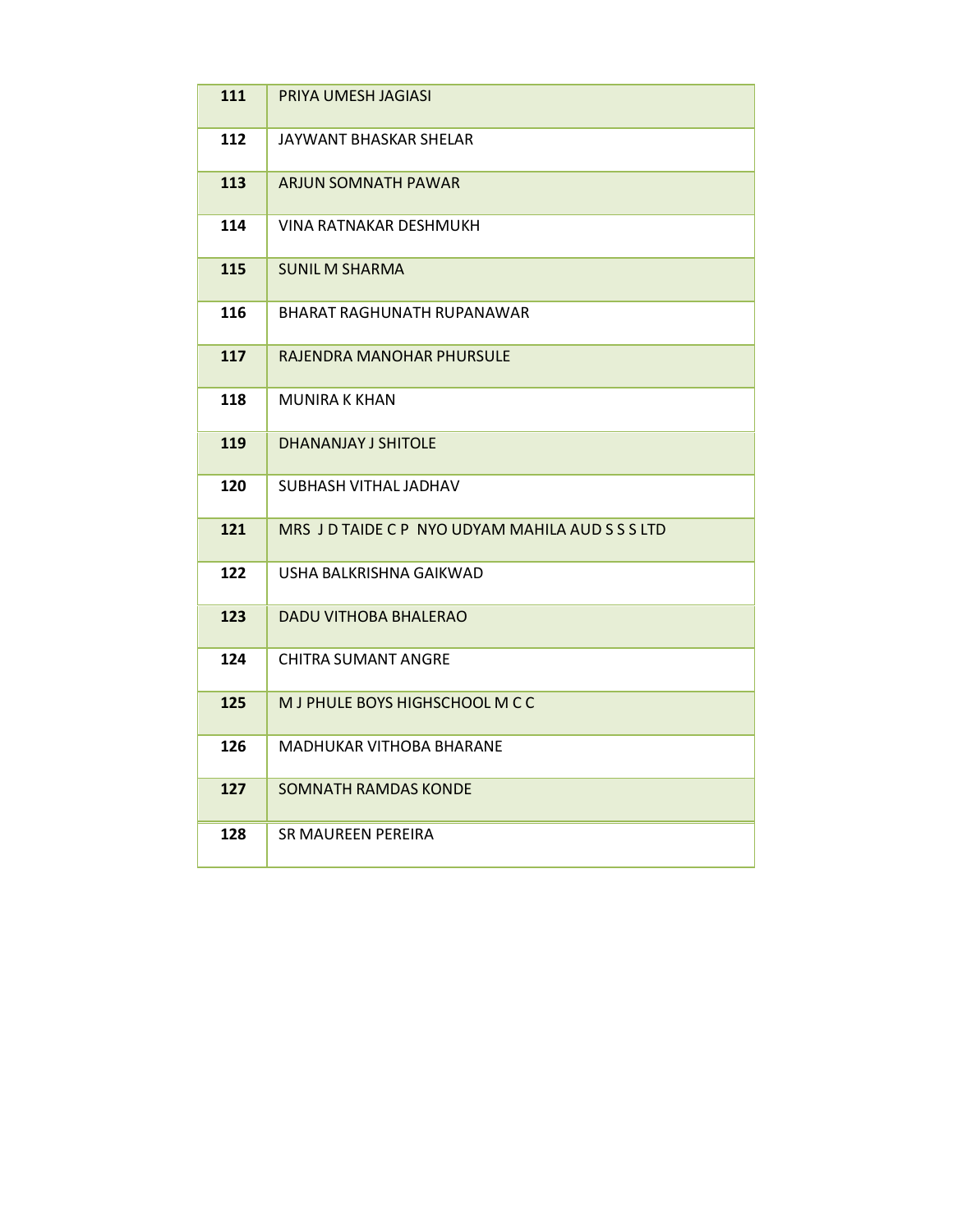| 129 | PADMABEN B GAJJAR                               |
|-----|-------------------------------------------------|
| 130 | <b>ARCHANA JAYANT PANDE</b>                     |
| 131 | <b>KALSY SHRUTI</b>                             |
| 132 | <b>ARCHANA SANTOSH KATE</b>                     |
| 133 | UMESH BAPU SHELAR                               |
| 134 | AMARSINHA SADASHIV DESHMUKH                     |
| 135 | DHONDIRAM AKARAM CHOWGULE                       |
| 136 | SANGITA DILIP VANARSE                           |
| 137 | MAHARASHTRA RAJYA KARMCHARI MAHASANGH           |
| 138 | AMEETA V PATHANIA                               |
| 139 | <b>CHETAN JEEVANLAL PATEL</b>                   |
| 140 | ANIL CHANDAPPA BHAIRAMDAGIKAR                   |
| 141 | PRADNYA DYANDEO BHAGWAT                         |
| 142 | <b>FATIMA D OLIVER</b>                          |
| 143 | MR R R TUPEC P SAI SULOCHANA CO OP HSG SOC      |
| 144 | SAIRANDHRI SACHIN GOKHALE                       |
| 145 | SAMBHAJI GOPINATH SHINDE                        |
| 146 | YELYAS MAHADALI SAYYAD                          |
| 147 | KIRANKUMAR KADU JAYATKAR                        |
| 148 | <b>BALKRISHNA GANPATRAO SHINDE</b>              |
| 149 | NIYO VANRAJ CORNER CO OP HSQ SAN C P A S MANTRI |
| 150 | <b>BABURAO KASHINATH HOLKAR</b>                 |
| 151 | MANISHA KRUSHNA RAIRIKAR                        |
| 152 | ARUN KHANDU BHAGWAT                             |
| 153 | SATISH BABURAO PAWAR                            |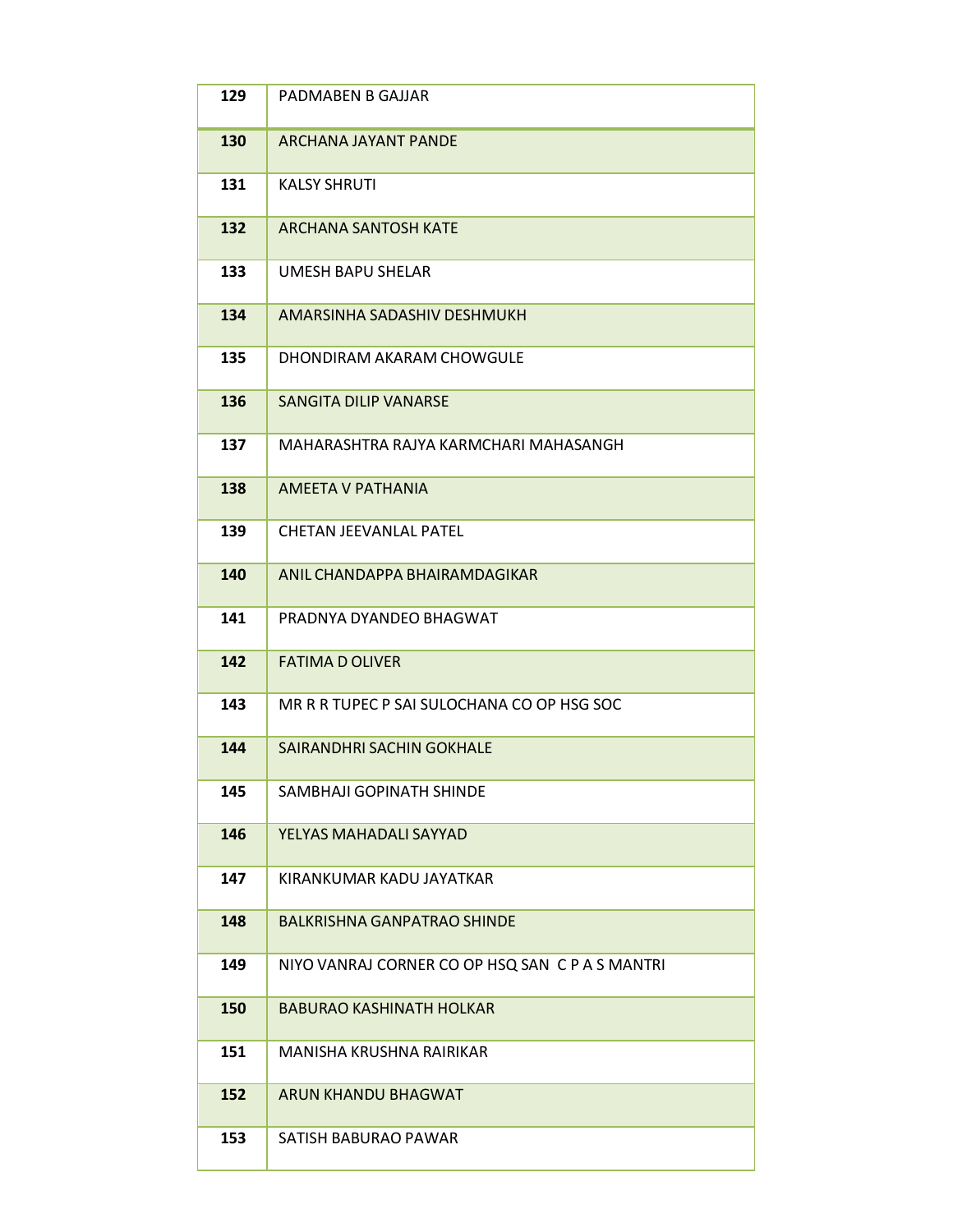| 154 | <b>MADHUKAR SONBA KHOPADE</b>   |
|-----|---------------------------------|
| 155 | KUMTHEKAR SATISH GAJANAN        |
| 156 | KASHIBAI MOHAN WADKAR           |
| 157 | SHANTABAI SITARAM VANIKAR       |
| 158 | PRIYA SIDHARTH CHAVAN           |
| 159 | SHAILAJA SHARAD LONKAR          |
| 160 | SUNANDA GAJANAN KULKARNI        |
| 161 | NARAYAN DATTATRAYA KULKARNI     |
| 162 | <b>VITHAL RAGHUNATH BHOSALE</b> |
| 163 | AJAY MAHADEO JAGTAP             |
| 164 | DADASAHEB BAPURAO JADHAV        |
| 165 | RUPALI A SHINDE                 |
| 166 | RASIKA GAURAV VAIDYA            |
| 167 | POONAM SHILESH PANDE            |
| 168 | <b>SHABANA SALIM SHAIKH</b>     |
| 169 | ABBAS HUSEN SHAIKH              |
| 170 | VITTHAL SUBHANRAO KUNJIR        |
| 171 | SUHAS KAMLAKAR NIBHANDE         |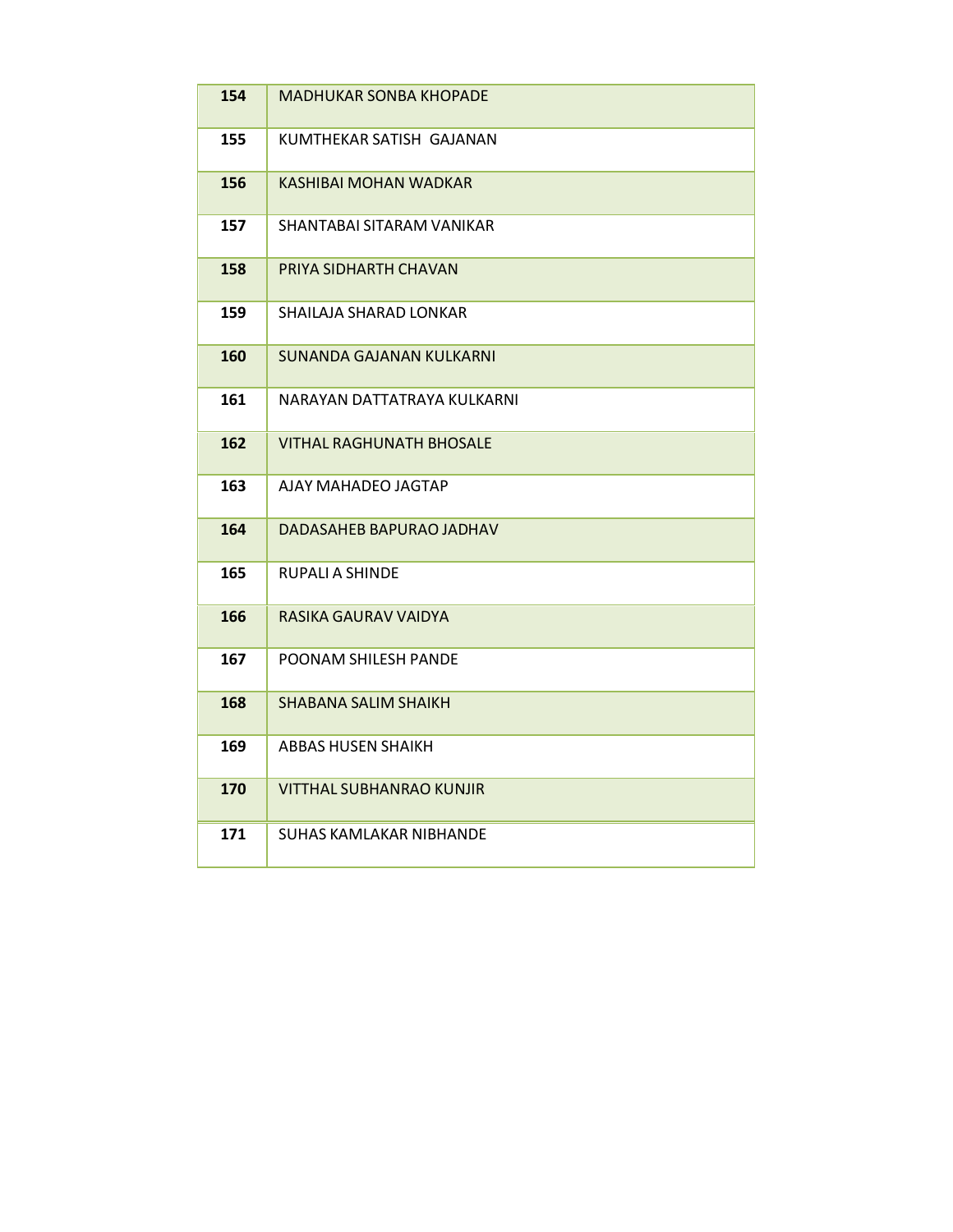| 172 | <b>MEGHAMALA D PINGALE</b>        |
|-----|-----------------------------------|
| 173 | YASHWANT DATTATRAY MISAL          |
| 174 | PRAHLAD DAGDU HOLKAR              |
| 175 | PARSHURAM DAGDU MALUSARE          |
| 176 | <b>DAOUD MUKHTAR SHAIKH</b>       |
| 177 | ANANDRAO BABURAO JADHAV           |
| 178 | SINHA PRASHITI                    |
| 179 | <b>KUSUM KIRITKUMAR PATEL</b>     |
| 180 | SURESH LAXMAN DHUMAL              |
| 181 | <b>CHAGAN PAKAD SAKORE</b>        |
| 182 | NISHA HARILAL DEDKIYA             |
| 183 | <b>VASANT NANDKISHOR WAGHMARE</b> |
| 184 | DILIP DAMODAR SALVI               |
| 185 | NAYANA HARISHIKESH PATIL          |
| 186 | SHIVAJI NARAYAN HOLE              |
| 187 | <b>SUDHIR POMA SHINDE</b>         |
| 188 | VIMAL NARAYAN DARVADE             |
| 189 | <b>NALINI A SHINDE</b>            |
| 190 | JITENDRA SHANKARAO KAMBALE        |
| 191 | <b>NEELAM M JASNANI</b>           |
| 192 | <b>VAIGULA SF TONY</b>            |
| 193 | KAMALAKAR DATTATRAY MUNGIKAR      |
| 194 | CHANDRAKANT RAMCHANDRA GALANDE    |
| 195 | PRADKSHINA DILJAN SINHA           |
| 196 | MUKESH VINAYAKRAO BHISE           |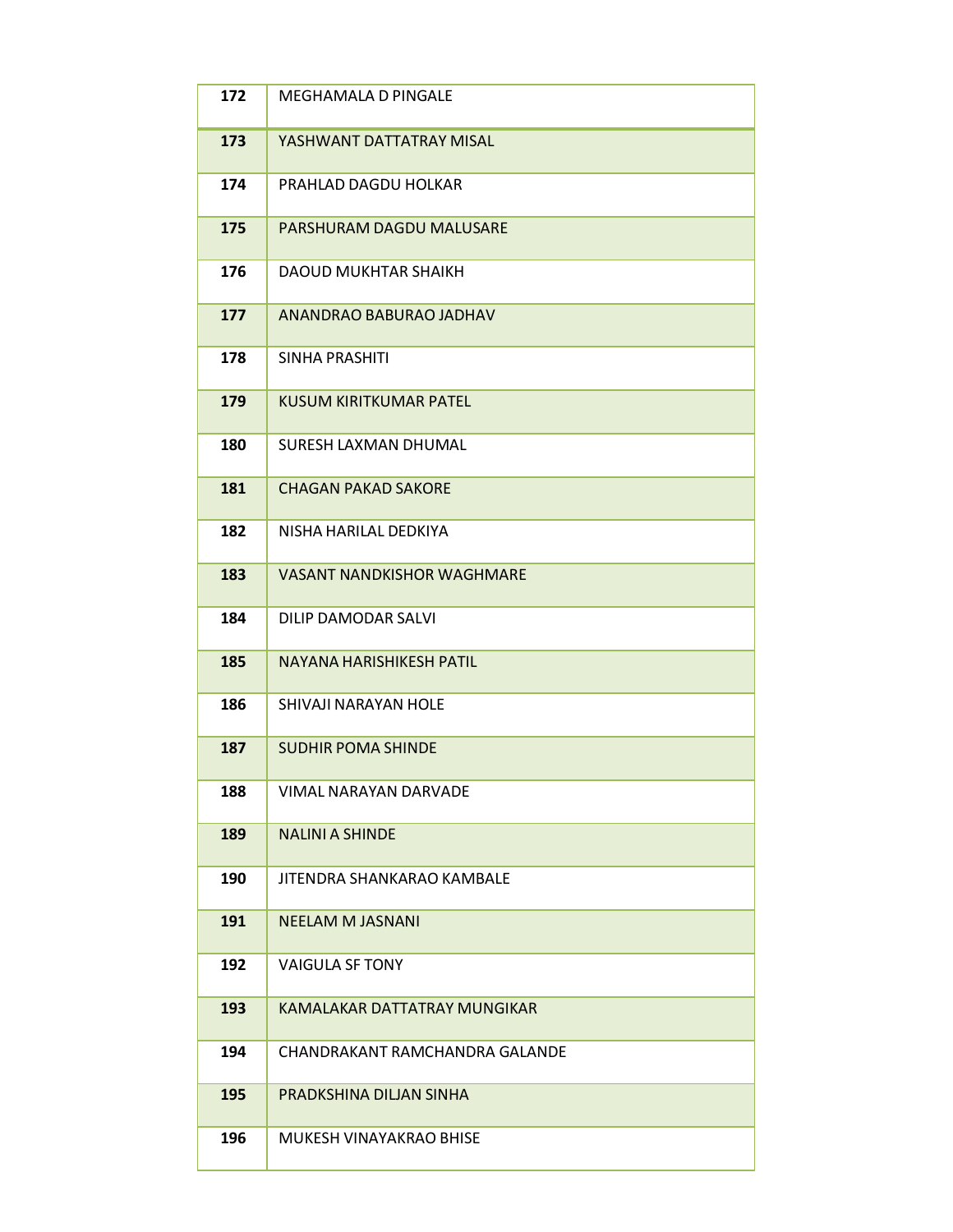| 197 | SHANKARRAO MARUTRAO JADHAV                    |
|-----|-----------------------------------------------|
| 198 | VIJAY RAMCHANDRA JAMDADE                      |
| 199 | DHANSHREE TUKARAM SALUNKE                     |
| 200 | WASANTI BABANRAO SHIRKE                       |
| 201 | DNYANDEO TUKARAM PAWAR                        |
| 202 | UTTAM APPA GALFADE                            |
| 203 | S R MANTRI C P LAXMI PARK NIVAS CO OP HSG SOC |
| 204 | DHARMA BELAJI MESHRAM                         |
| 205 | LAXMAN BABURAO THAKAR                         |
| 206 | SARVA SHIKSHA ABHIYAN BASANT PRIMARY SCHOOL   |
| 207 | <b>AMIT BAPU KHUTWAD</b>                      |
| 208 | NANDA NANASAHEB LOKHANDE                      |
| 209 | VITTHAL MARUTI KHOPKAR                        |
| 210 | AMBHURE PATIL ASHOK RAMRAO                    |
| 211 | <b>SANJAY SAHEBRAO SHITOLE</b>                |
| 212 | DNYANOBA KONDIBA PINGALE                      |
| 213 | <b>TULSIDAS LAXMAN THORAT</b>                 |
| 214 | KIRAN VILAS BHOSALE                           |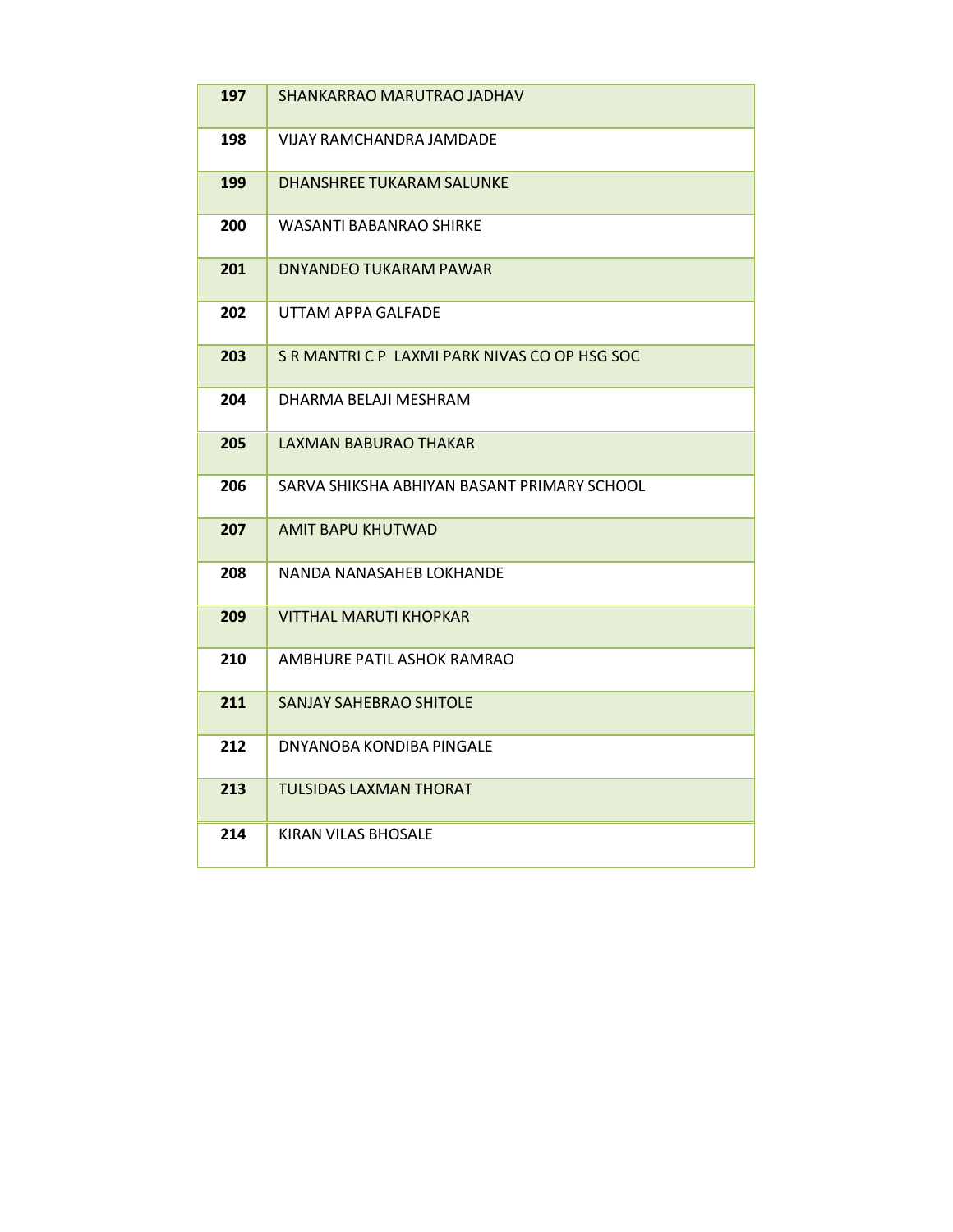| 215 | RUPALI BHIMRAO MANE              |
|-----|----------------------------------|
| 216 | <b>RAMESH DASHRATH KONDE</b>     |
| 217 | <b>ANIKET SUHAS TIDAKE</b>       |
| 218 | <b>SUNITA MAHADEO ABANAVE</b>    |
| 219 | RAM PYARE YADAV                  |
| 220 | <b>STELA DORESWAMI PAUL</b>      |
| 221 | ANIL KHUSHIRAM PASWAN            |
| 222 | ANANDRAM DHISULAL ACHARYA        |
| 223 | <b>INDUMATI RAMESH BHEGADE</b>   |
| 224 | SUDHAKAR DNYANESHWAR BHAMBURE    |
| 225 | RAJAN VASANTRAO DAREKAR          |
| 226 | <b>SHRI MAHILA BACHAT GAT</b>    |
| 227 | SULOCHANA SHARAD PATOLE          |
| 228 | <b>SHOBHA MANIK KAMBALE</b>      |
| 229 | NILKAMAL SUNIL MADNE             |
| 230 | NITIN RAMCHANDRA KAMBALF         |
| 231 | <b>KRISHNA BALAJI POTE</b>       |
| 232 | RAMCHANDRA GANPAT SHENDKAR       |
| 233 | ABDULHAMID AMINSAHEB SAYYAD      |
| 234 | SIDDHARTHA VIKRAMSINGH CHAVAN    |
| 235 | <b>BANDU VINAYAK DIVEKAR</b>     |
| 236 | <b>MANIKRAO SHANKARRAO PATIL</b> |
| 237 | <b>MAYA K MIRCHANDANI</b>        |
| 238 | <b>NANDU DASHRATH HOLE</b>       |
| 239 | SUKHADEO BAJIRAO WADGHULE        |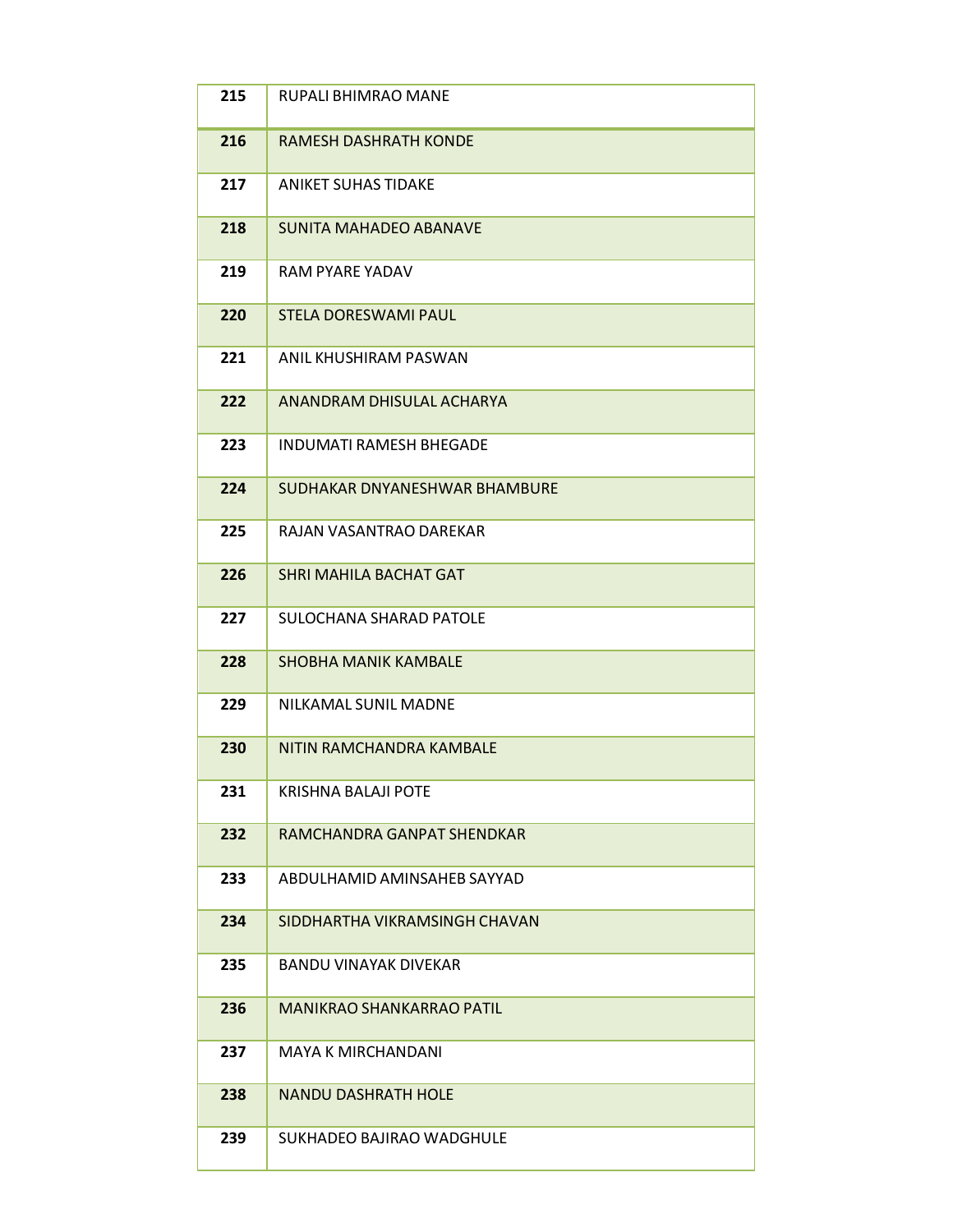| 240 | <b>MAYUR BHAUSAHEB KADAM</b>           |
|-----|----------------------------------------|
| 241 | DATTATRAY VITTHAL RIKAME               |
| 242 | ABHAY CHHBANRAO GURAV                  |
| 243 | JAFAR BABUSAHEB SHAIKH                 |
| 244 | SHRIGIRI DR SAGAR CHANDRAKANT          |
| 245 | RAVINDRANATH JAGANNATH PUNEKAR         |
| 246 | VISHWAS CHANDRAKANT NIKAM              |
| 247 | C P DESAI K P SRIJI M P M GORPADI GAON |
| 248 | ARUNA DATTATRAYA FAKATKAR              |
| 249 | <b>ABHIJIT ARUN NARKE</b>              |
| 250 | SANDEEP PARSHURAM LIMBHORE             |
| 251 | VIJAYA KRUNAJI KAKADE                  |
| 252 | YOGESH DNYANESHWAR KHOLLAM             |
| 253 | <b>MUKUND ROHIDAS DHAVALE</b>          |
| 254 | ASHOK RAVAJI DORUGADE                  |
| 255 | ARJUN BABAN LONARI                     |
| 256 | <b>MATHAJI GENUJI NARWADE</b>          |
| 257 | LAXMIKANT DATTATRAYA KALE              |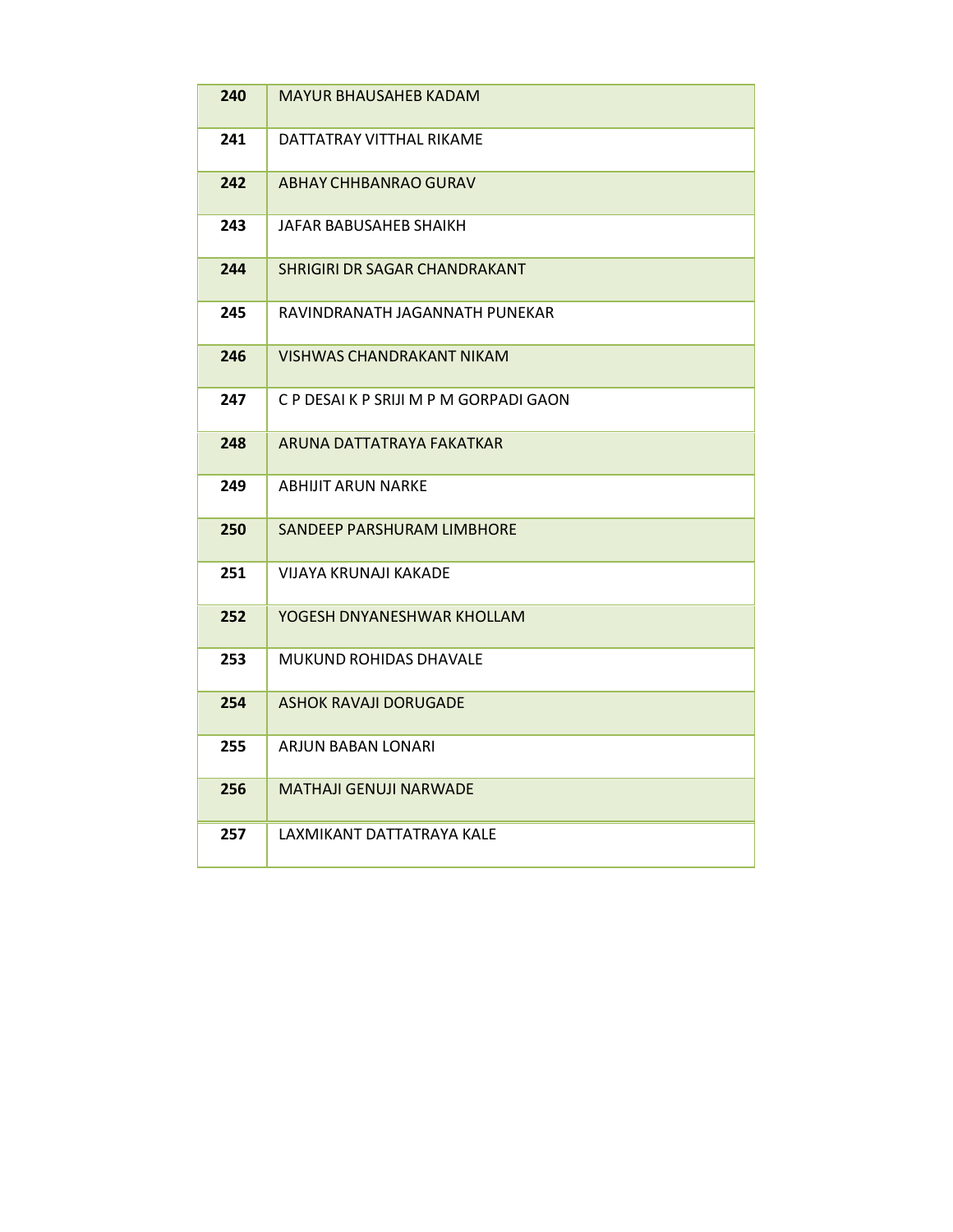| 258 | <b>FARHAT FARUK SAYED</b>        |
|-----|----------------------------------|
| 259 | DATTATRAY BALASAHEB GUNJAL       |
| 260 | <b>SHARAD VITHAL SHINDE</b>      |
| 261 | <b>SUDHA ASHOK JUNNARKAR</b>     |
| 262 | <b>SUBHASH SHRIRANG POTDAR</b>   |
| 263 | YASHWANT VISHNU RAYPELLI         |
| 264 | NAVNITLAL NATVARLAL TRIVEDI      |
| 265 | <b>RAJESH PRABHKAR DHOLE</b>     |
| 266 | PRATAP BABURAO MOHITE            |
| 267 | SHANTABAI KALYANI KAMBALE        |
| 268 | HANUMAN MAHADEO JOSHI            |
| 269 | <b>MARUTIRAO BHANUDAS PATIL</b>  |
| 270 | <b>ZIA I SHAIKH</b>              |
| 271 | CHANDRAKANT NARAYAN JOGLEKAR     |
| 272 | <b>NEELAM R GUPTA</b>            |
| 273 | <b>NANAJI BHAGAJI BORDE</b>      |
| 274 | <b>NANAJI BHAGAJI BORDE</b>      |
| 275 | <b>VASANT MANIK IANKAR</b>       |
| 276 | MADHUKAR BHAGWAT GHOLAP          |
| 277 | <b>RAMESH NIVRUTTI DEOKAR</b>    |
| 278 | JAYANT RAMANLAL SHAH             |
| 279 | PRAVINA SHASHIKANT BORDE         |
| 280 | T D BIRADAR                      |
| 281 | DATTATRYA BABA LOKHANDE          |
| 282 | <b>SURESH TRIMBAKRAO SHITOLE</b> |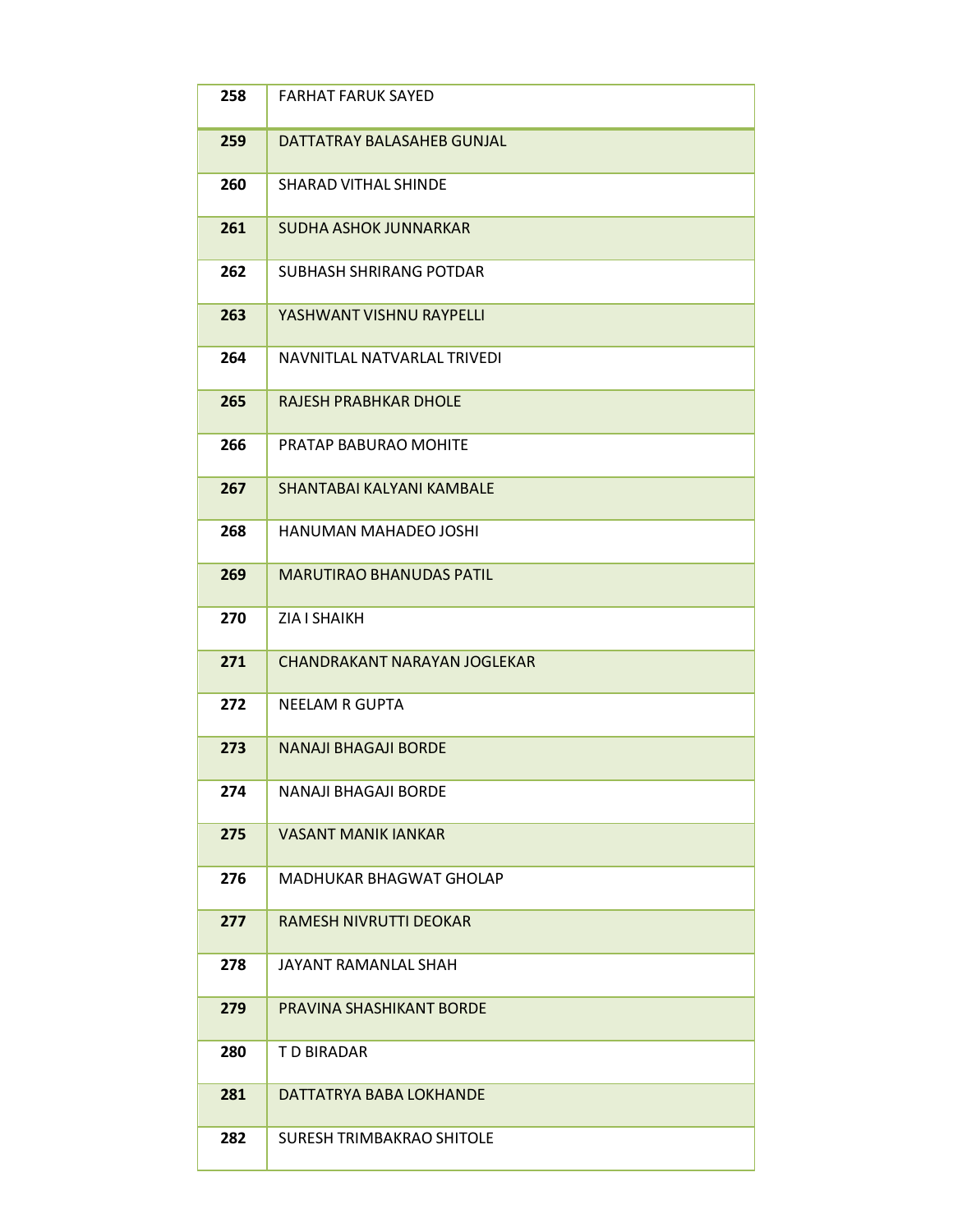| 283 | <b>NAVANATH SHRIRANG DETHE</b>          |
|-----|-----------------------------------------|
| 284 | NEETA GERGE OHIA                        |
| 285 | VALMIK TANAJI NIKAM                     |
| 286 | VIVEAK CHANDRAKANT KAVI                 |
| 287 | RACHANA VIVEK BHATIA                    |
| 288 | SUNANDA NANDKISHOR JAIKAR               |
| 289 | VIJAY NIVRUTI TAWARF                    |
| 290 | PRABHAKAR DATTU PATIL                   |
| 291 | CPN K POLLONI NIYO MADHUKUNJ APARTMENTS |
| 292 | ASHOK GAJANAN BHARATI                   |
| 293 | CHANDRASHEKHAR CHANDRAHAS KULKARNI      |
| 294 | NANDKISHOR RAMCHANDRA JEDHE             |
| 295 | <b>PUSHPA BABURAO DENGALE</b>           |
| 296 | JANARDHAN SITARAM PATOLE                |
| 297 | <b>SHEELA GANPAT BHARATE</b>            |
| 298 | SUJATA PRADIP PATANKAR                  |
| 299 | RAJENDRA SAMBHAJIRAO KONDE              |
| 300 | SHILA KISHOR PARDESHI                   |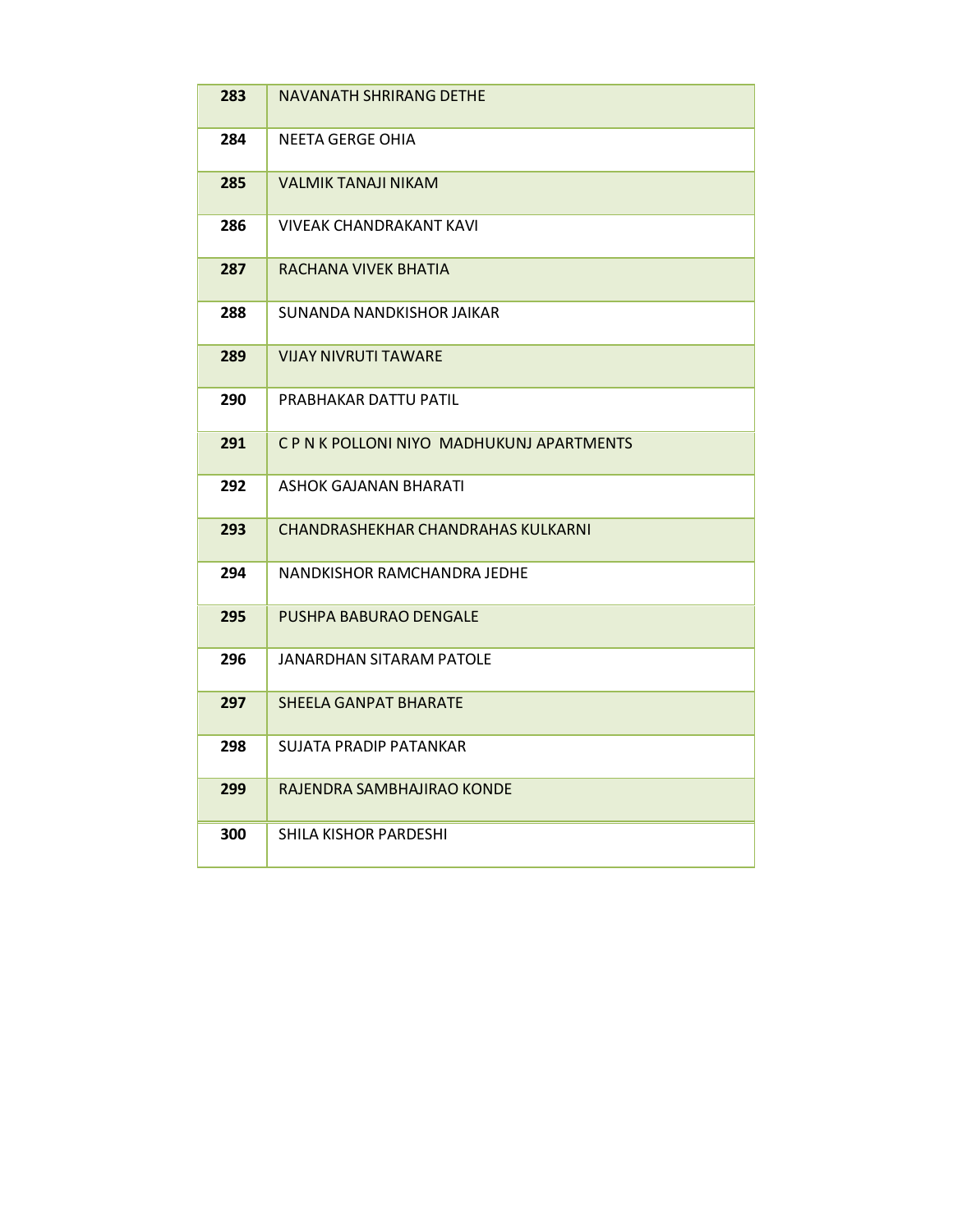| 301 | SANDESH MADHUKAR DALVI           |
|-----|----------------------------------|
| 302 | <b>MANISHA MADHUSUDAN TAKALE</b> |
| 303 | JAYANT SHARAD DESHPANDE          |
| 304 | <b>ANIL SHANKAR JAGTAP</b>       |
| 305 | <b>SHAHID SHEHNAZ</b>            |
| 306 | PRABHAKAR DAGDU RAHINJ           |
| 307 | <b>SUNIL NATHOBA PALASKAR</b>    |
| 308 | RASHIDA HASANALI HARIYANAWALA    |
| 309 | ROOPA SREE KUMAR                 |
| 310 | <b>QUADROS ALEX</b>              |
| 311 | <b>ANJALI HARI PALSULE</b>       |
| 312 | <b>SWAPNA SACHIN BODHANI</b>     |
| 313 | NANDKISHOR J KADAM               |
| 314 | <b>BABAN NIVRUTI SHEWALE</b>     |
| 315 | RAJESH PAPA SALUNKE              |
| 316 | <b>VITTHAL DHONDIBA THAKAR</b>   |
| 317 | <b>MAYA RAJU UBALE</b>           |
| 318 | PAYAL RAKESH MUDALIAR            |
| 319 | DILIP DATTATRAYA ZODAGE          |
| 320 | SHRIDURGAMATA MAHILA BACHAT GAT  |
| 321 | RAJU DNYANESHWAR JAMBHALE        |
| 322 | <b>DALUT VISHNU DHAVALE</b>      |
| 323 | NARYAN KRUSHNAJI DALAVI          |
| 324 | <b>GANESH VITHAL CHAVAN</b>      |
| 325 | ASHOK KASHINATH KALBHOR          |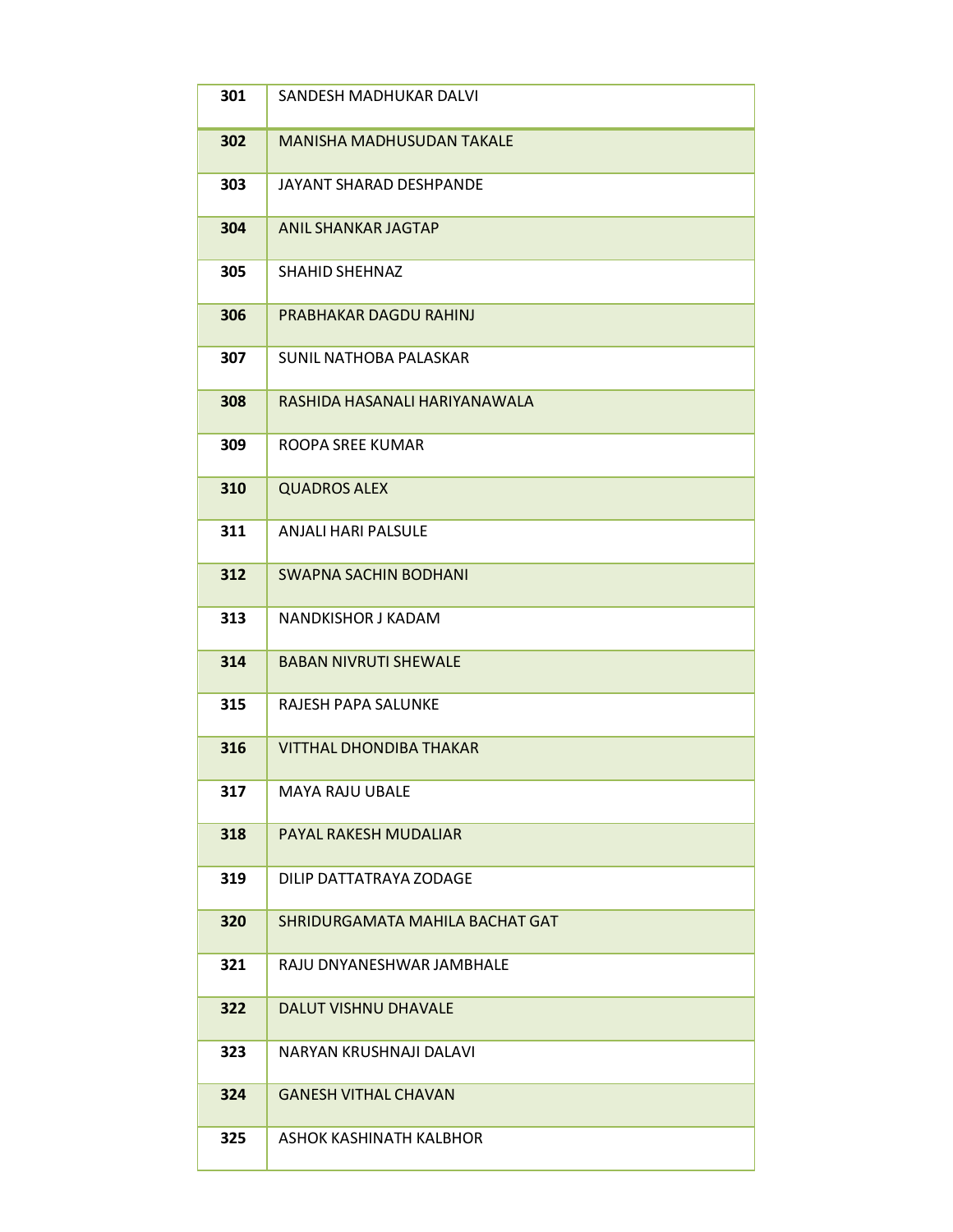| 326 | <b>GEETA RAMESH ISRANI</b>          |
|-----|-------------------------------------|
| 327 | TANAJI WAMANRAO GHARE               |
| 328 | CHADHA AKSHAY ANCHAL KARISHMA ASHOK |
| 329 | JANHAVI DINESH MADANE               |
| 330 | VISHWAS MARSHAL MANTODE             |
| 331 | MADHAVI RANGNATH KARJATKAR          |
| 332 | <b>NAMDEV KRISHNA MALI</b>          |
| 333 | DIGAMBAR KISAN BHOSALE              |
| 334 | DILIP HARISHCHANDRA BHOSALE         |
| 335 | PRIYANKA HARISH UTTAMWANI           |
| 336 | <b>MEETA L SIPPY</b>                |
| 337 | PUSHPA RAM BURGAL                   |
| 338 | <b>MARUTI RANGNATH KATE</b>         |
| 339 | ASHOK VISHWANATH JAGTAP             |
| 340 | <b>SHAH KANIJ FATIMA ISMAIL</b>     |
| 341 | RAMDAS LAXMAN RAUT                  |
| 342 | LALASAHEB TUKARAM AUTADE            |
| 343 | SANJAY HARIBHAU DANGE               |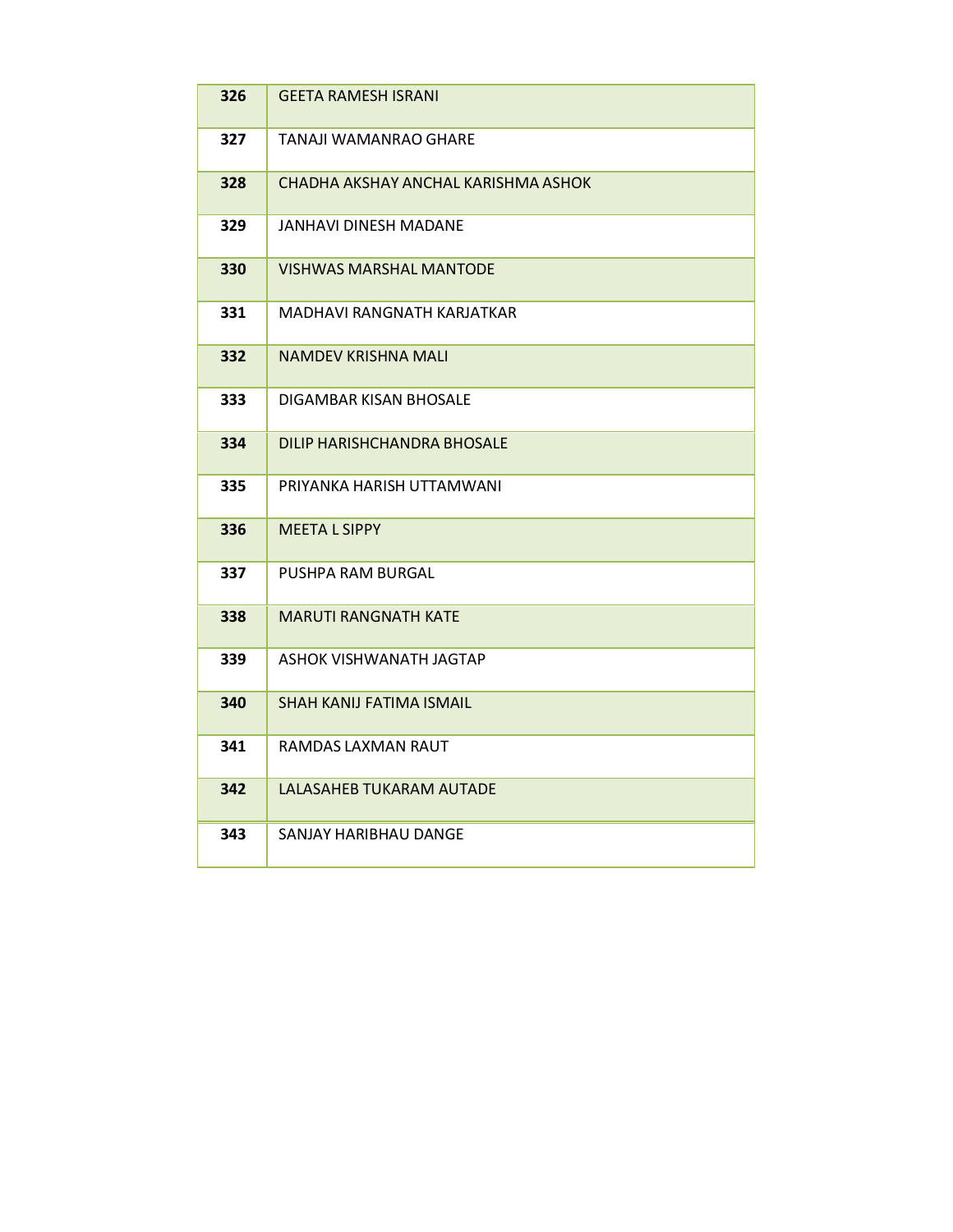| 344 | DR PALLAV THANAWALA            |
|-----|--------------------------------|
| 345 | <b>BABAN MARUTI PATOLE</b>     |
| 346 | ANANDA EKANATH MANKAR          |
| 347 | <b>SUNIL DNYANESHWAR DORGE</b> |
| 348 | NOORJAHAN MAHEBOOB SHAIKH      |
| 349 | <b>JELMA PETER PEREIRA</b>     |
| 350 | RUPCHAND KRISHNAJI DATE        |
| 351 | <b>BAHU RACHANDRA ATOLE</b>    |
| 352 | NANDAKUMAR SOPAN TAWARE        |
| 353 | <b>MONICA - CHAWALA</b>        |
| 354 | KOMAL YOGESHKUMD PATEL         |
| 355 | <b>VIDHYA NARESH RUDRAP</b>    |
| 356 | ADAM SULTAN KHAN               |
| 357 | SHOBHATAI HARIBHAU JADHAV      |
| 358 | VANDANA PRABHAKAR VAZE         |
| 359 | PRAKASH NARHARI GHULF          |
| 360 | SAROJINI PRAKASH BHAGWAT       |
| 361 | <b>NANASO KONDIBA BADE</b>     |
| 362 | PRABHAVATI SURESH THORAT       |
| 363 | <b>TADAKHE A M</b>             |
| 364 | MOHAN RAGHUNATH DAUNDKAR       |
| 365 | <b>VIJAY VASANTRAO JAULKAR</b> |
| 366 | <b>ADHAV TERESA</b>            |
| 367 | <b>HACKETT SUZAKA</b>          |
| 368 | <b>MONGA SHEETAL</b>           |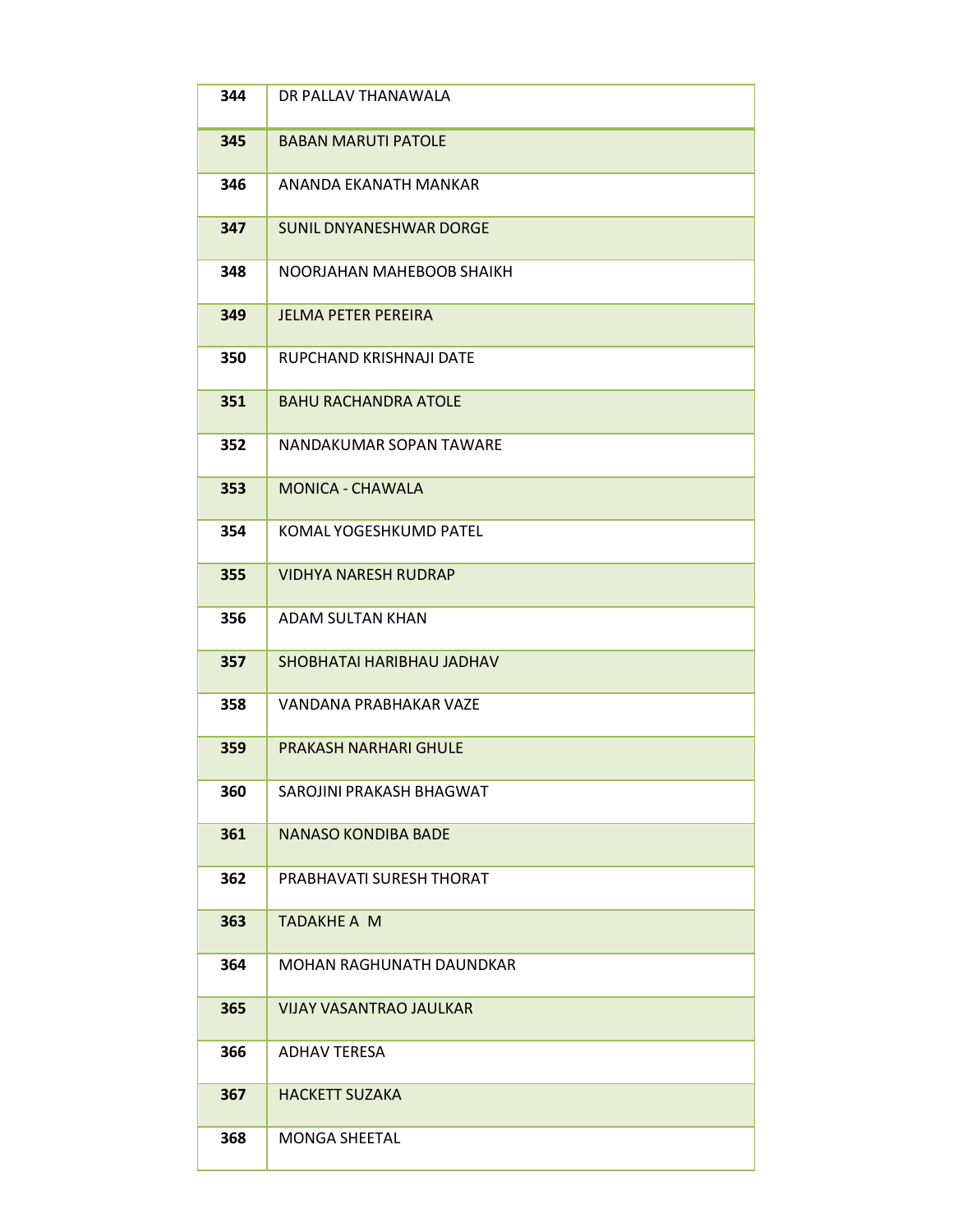| 369 | MAHA R SAH KR V GRAMIN VIKAS BANK LTD KARM |
|-----|--------------------------------------------|
| 370 | VIJAYA RAJU KAMBALE                        |
| 371 | HARIBHAU KARBHARI WAKCHAURE                |
| 372 | SHRIPATI BHIKAJI GAIKWAD                   |
| 373 | SULBHA KESHAV KARBHARI                     |
| 374 | BALCHANDRA KRUNSHA RENUSE                  |
| 375 | <b>BHAKRE G D</b>                          |
| 376 | NANDA SURESH KAMBALE                       |
| 377 | <b>NAMDEO GENBHAU PAWAR</b>                |
| 378 | RASHIDA MOIZ FATAKDAWALA                   |
| 379 | RAMCHANDRA NARSU MALI                      |
| 380 | VIJAYA MAHADEO CHAVAN                      |
| 381 | SMITA SIDDHESHWAR KASEGAONKAR              |
| 382 | SULABHA VASANT DESHPANDE                   |
| 383 | PRADNYA SHRIRANG JADHAV                    |
| 384 | SONALI PANDURANG KAPRE                     |
| 385 | <b>BABAN RAMBHAU MARGALE</b>               |
| 386 | BHANDARI VIDYALAYA SAJANABAI               |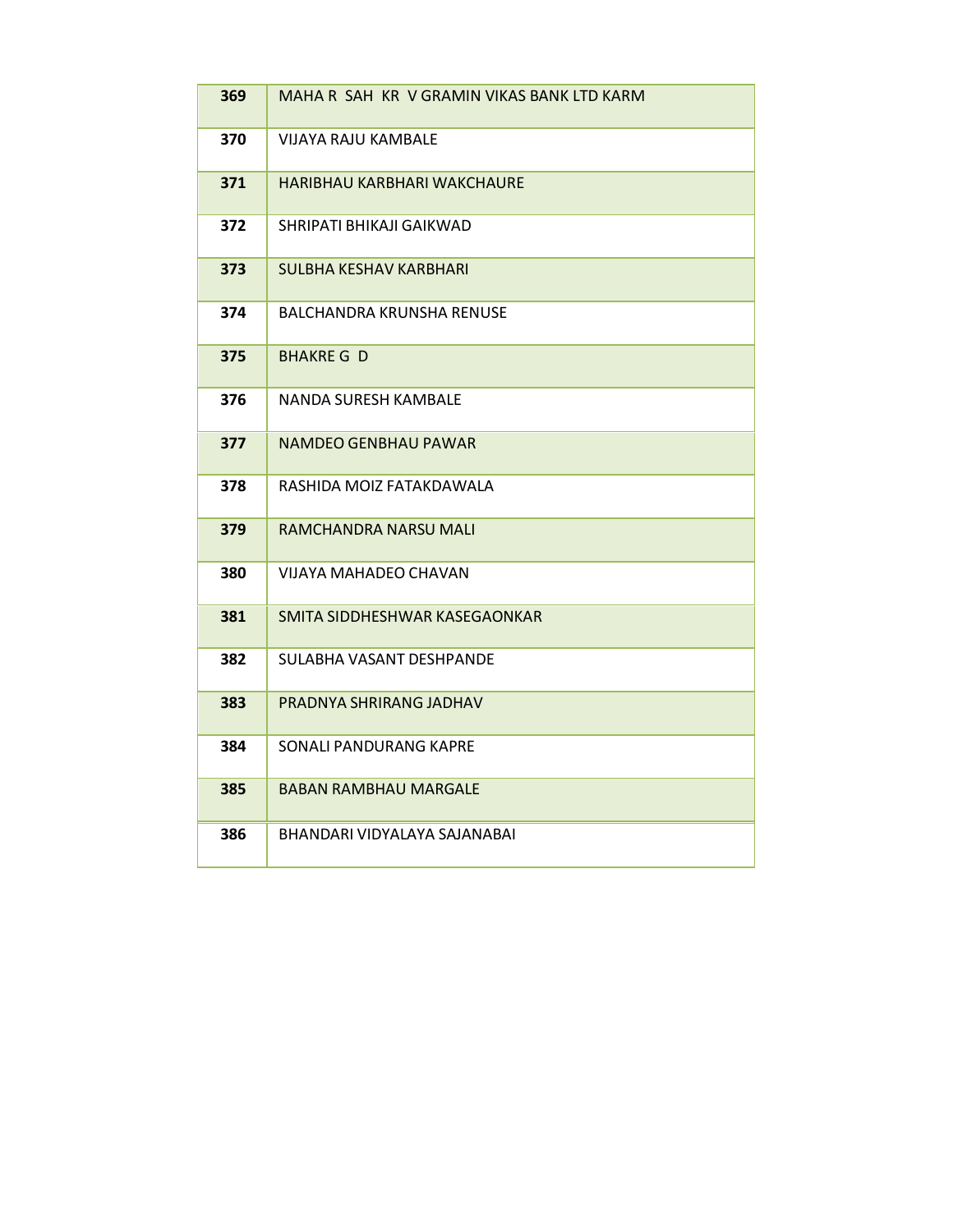| 387 | RAMESH SHANKARRAO INGULE                |
|-----|-----------------------------------------|
| 388 | <b>SIMA PANDURANG KAPRE</b>             |
| 389 | HEMALATA - AJAYKUMAR                    |
| 390 | <b>MILIND V AKARE</b>                   |
| 391 | GANPAT NAMDEO BANDAL                    |
| 392 | <b>DILIP SHANKARAO DALAVI</b>           |
| 393 | CHAGAN ANJABA WYASE                     |
| 394 | <b>RAJAN BABURAO MOHITE</b>             |
| 395 | BAIG MUNNAWAR JAHANGIR MIRZA            |
| 396 | JAYABEN JAGDISHBHAI TOPIWALA            |
| 397 | ASHALATA VILASRAO JAGTAP                |
| 398 | <b>KAILAS MANOHAR SHINDE</b>            |
| 399 | KAILAS DNYANU PAUDMAL                   |
| 400 | DATTATRAY KRISHNA ALHAT                 |
| 401 | <b>SANTOSH BAJRANG GOSAVI</b>           |
| 402 | <b>VIJAY JAGANATH KHARAT</b>            |
| 403 | <b>BAPSY E POSTWALLA</b>                |
| 404 | <b>ANAMIKA SUHAS KALE</b>               |
| 405 | LEENA ADESH SHAHA                       |
| 406 | <b>MARUTI VITHOBA DUDHE</b>             |
| 407 | SUREKHA RAMESH KULKARNI                 |
| 408 | SAHAKAR SHATABDI VARSHA SAYOJAN SAMITTE |
| 409 | RAJESH TANAJI JAMDAR                    |
| 410 | SANDYADEVI DIGAMBAR GAIKWAD             |
| 411 | ASST REGI CO OP SOC DAIRY PUNE          |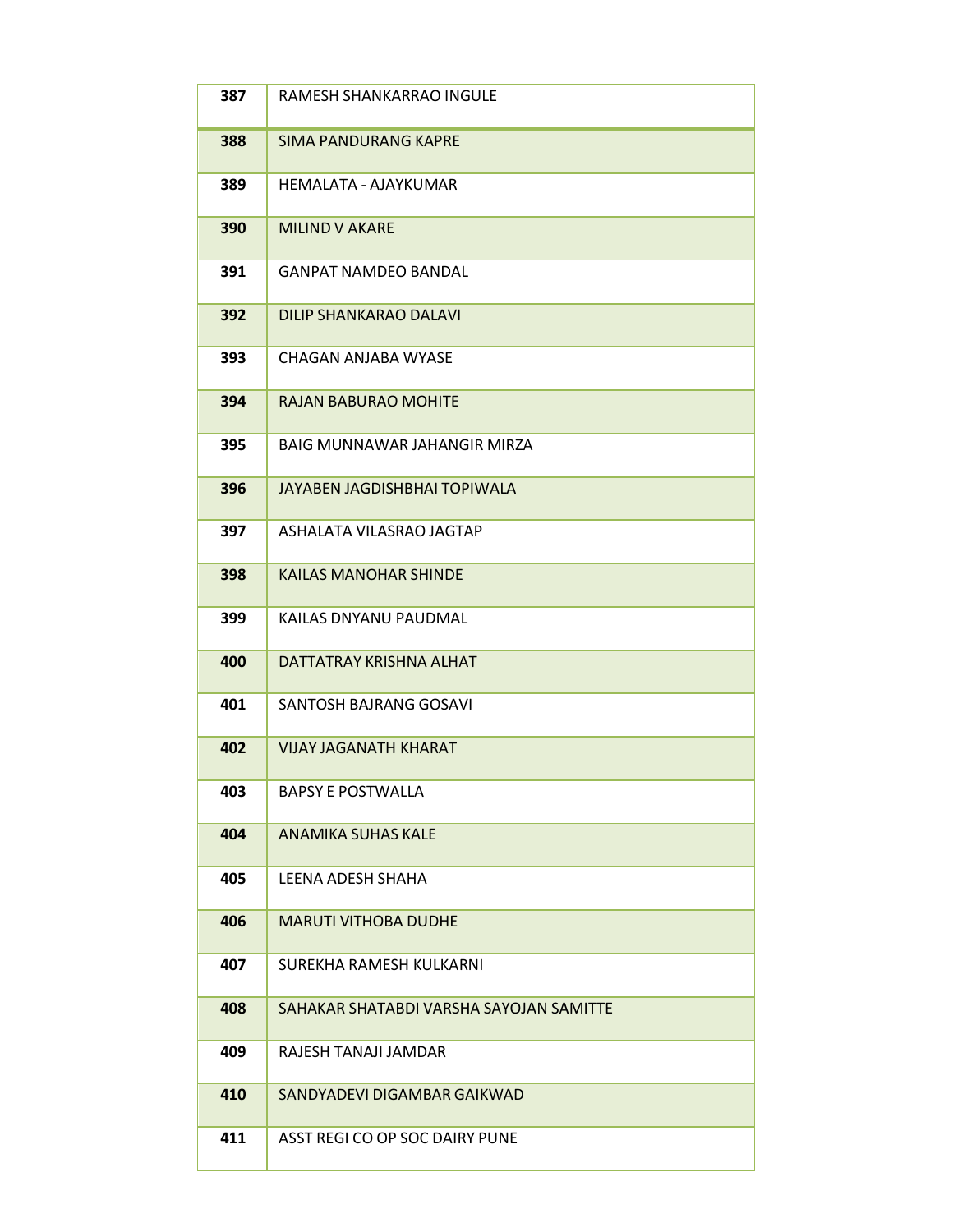| 412 | VISHAL MOHANRAO BHUJBAL                            |
|-----|----------------------------------------------------|
| 413 | AHUJA SHOBHA RANASHARAM                            |
| 414 | <b>BABAN GOMAJI SUTAR</b>                          |
| 415 | GANPAT GULABRAO KALE                               |
| 416 | SHOBHA ANIL SHINDE                                 |
| 417 | DILIP BALASAHEB DHAMAL                             |
| 418 | PRATIBHA BALASAHEB MORE                            |
| 419 | PRABHAKAR SARJERAO TAKAWALE                        |
| 420 | <b>GAUTAM RAMCHANDRA SHELAR</b>                    |
| 421 | RAGHUNATH HARIBHAU WAGHVALE                        |
| 422 | SRINIVAS BABURAO GHADAGE                           |
| 423 | NIYOJIT DUTTA PRABU MAJUR SAHA SANSTHA C P R B GAI |
| 424 | SANJAY MACCHINDRA RANMODE                          |
| 425 | C P SHRI BALAJI MAJUR SAH SANSTHA MYD              |
| 426 | AMOL VITTHAL RATNAPARKHI                           |
| 427 | JANAK KUMAR YADAV                                  |
| 428 | ARTI ASHOK BHAVSAR                                 |
| 429 | PRATIBHA DATTATRAY CHONDHE                         |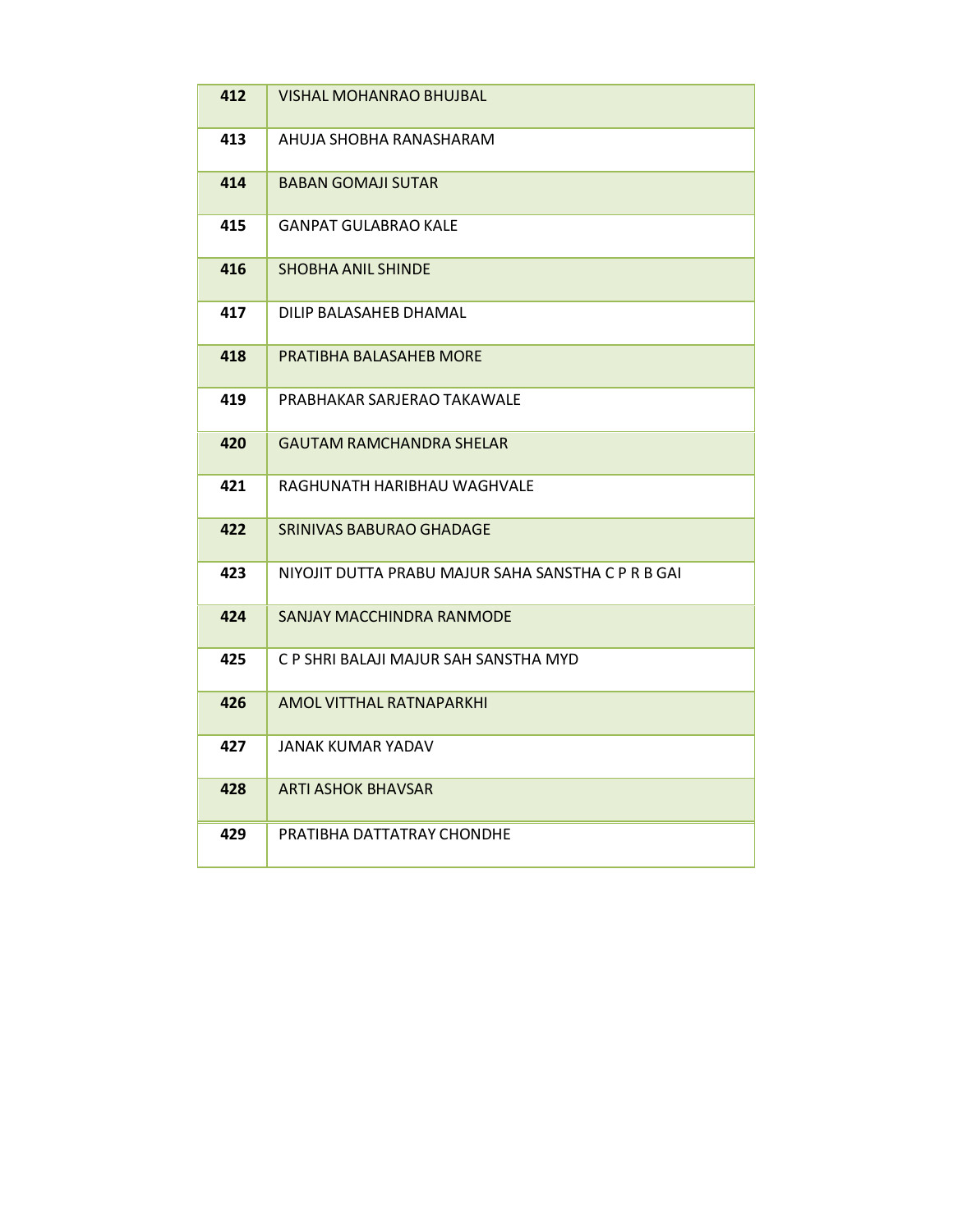| 430 | <b>NJ PATNAIK</b>                   |
|-----|-------------------------------------|
| 431 | <b>SURESH LAXMAN CHONDORE</b>       |
| 432 | JAYASHREE VISHAWAS CHAVAN           |
| 433 | <b>VIKRAMSINHA MAHADEORAO PATIL</b> |
| 434 | <b>TANAJI VITTHAL CHAUDHRI</b>      |
| 435 | <b>KAMAL VISHNU SALUNKE</b>         |
| 436 | <b>BHARAT SOPAN SHELKE</b>          |
| 437 | <b>SURESH KRUNSHA SHINDE</b>        |
| 438 | NADKARNI V -                        |
| 439 | <b>SHOBHA GAJANAN TITKARE</b>       |
| 440 | <b>GANESH BHIMRAO SATPUTE</b>       |
| 441 | <b>MADHAV GANPAT SHELKE</b>         |
| 442 | ANURADHA MOHAN KULKARNI             |
| 443 | KACHRUDAS PANNALAL GUNDECCHA        |
| 444 | ASHOKRAO NAMDEORAO MOHOL            |
| 445 | <b>AMITA NENU SETH</b>              |
| 446 | SABIHA ABUBAKER SHAIKH              |
| 447 | <b>KANCHAN J DESHPANDE</b>          |
| 448 | RAJENDRA MARUTI CHATE               |
| 449 | DATTATRAY SADASHIV SHITOLE          |
| 450 | SEEMA SUBHASH DESAI                 |
| 451 | SANJIVAN SAMBHAJI SHINDE            |
| 452 | <b>VIJAY BABURAO GHADAGE</b>        |
| 453 | <b>FIGUEIRA MABEL</b>               |
| 454 | PAURNIMA BHIMAJI GORDE              |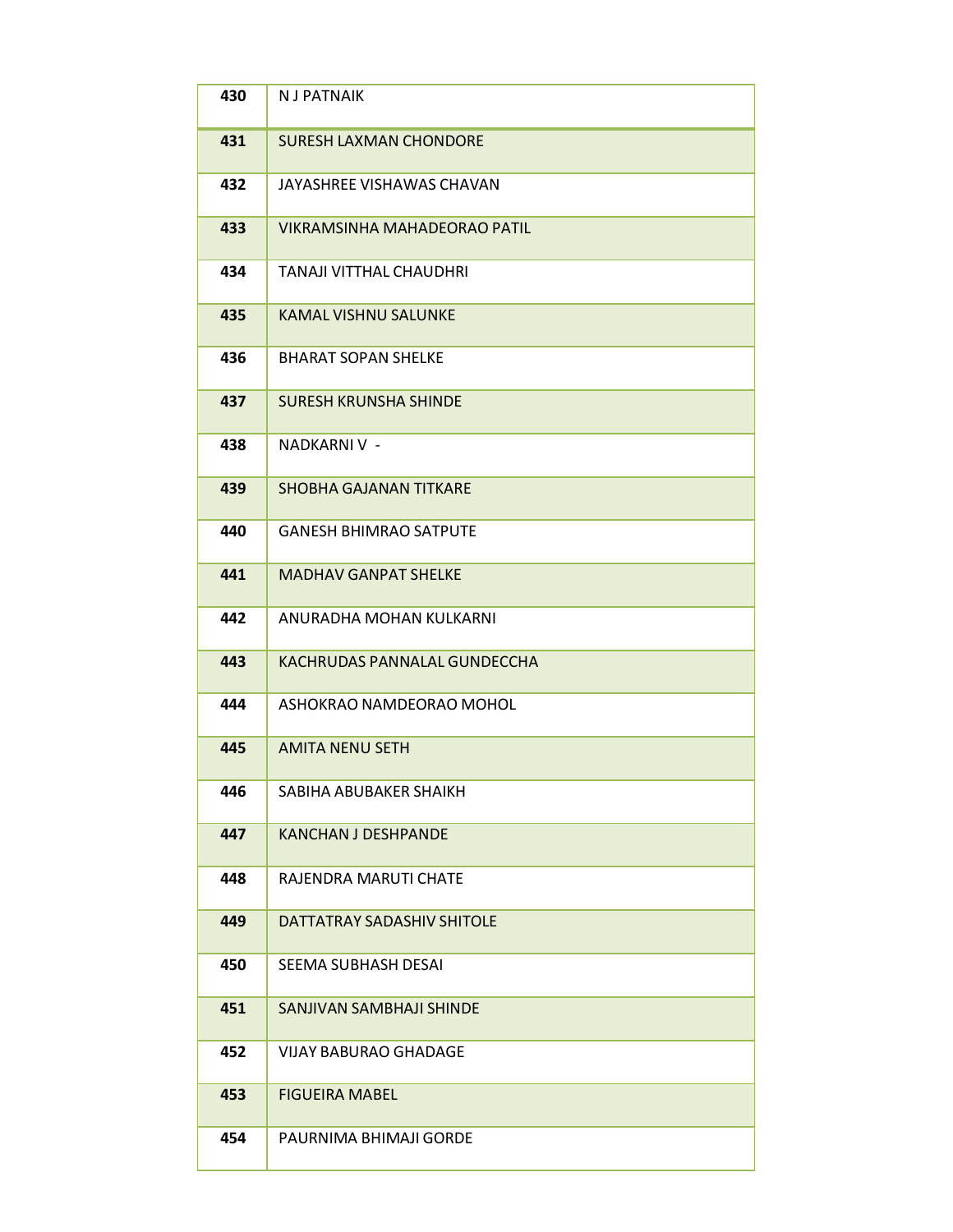| 455 | SRIKANT DNYNESHWAR WAGHMARE     |
|-----|---------------------------------|
| 456 | TUSHAR JAYWANT DESHMUKH         |
| 457 | BALASAHEB NARAYAN NALAGE        |
| 458 | <b>GULAB NABIKHAN KHAN</b>      |
| 459 | <b>SHARAD U PANDE</b>           |
| 460 | DYANESHWAR SHIVAJI PASALKAR     |
| 461 | AMAR DIGAMBAR SHINDE            |
| 462 | SR BALBINA CARVALHO             |
| 463 | <b>NALINI BALASO MOHITE</b>     |
| 464 | CHANDRAKANT BABURAO KAMBALE     |
| 465 | USHATAI GANESH DIVEKAR          |
| 466 | JAMANADAS DATTOBA INGWALE       |
| 467 | SAVITA BALU JADHAV              |
| 468 | <b>ISHWAR KONDIBA DHAKTONDE</b> |
| 469 | PANDURANG BAPU KHALASE          |
| 470 | AMINA KHANSAHEB SHAIKH          |
| 471 | DILIP SAHEBRAO SATKAR           |
| 472 | MITHILA PRADIP JOSHI            |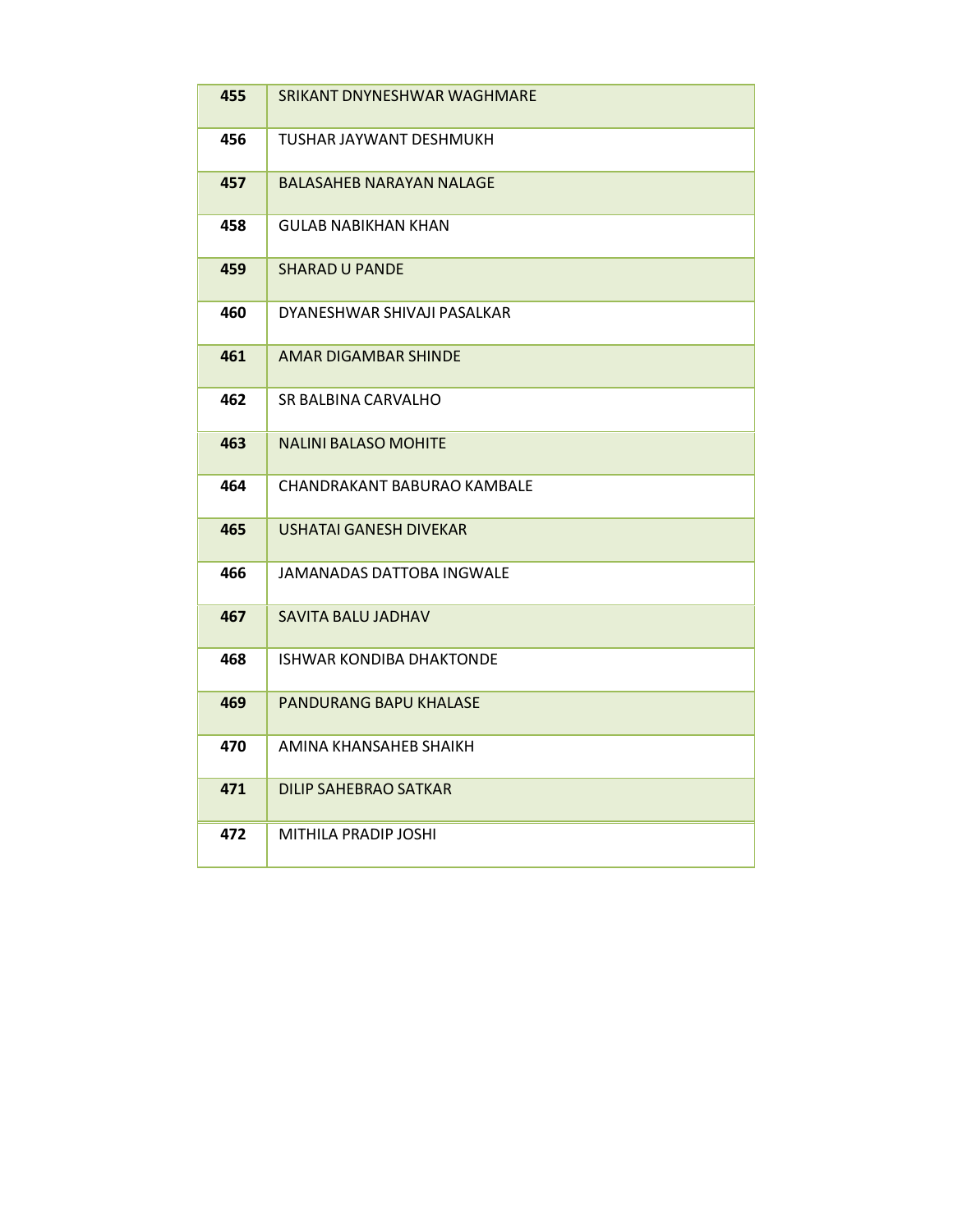| 473 | <b>VANDANA GUL ADVANI</b>                    |
|-----|----------------------------------------------|
| 474 | KESHAV RAMCHANDRA GALANDE                    |
| 475 | UDAYSINHA DIGAMBAR GAIKWAD                   |
| 476 | <b>AJAY SHRIPADRAO PATIL</b>                 |
| 477 | C P N R DEVAKE NIYOMAHA RAJYA JOSHABA GRAHAK |
| 478 | <b>VISHNU DIGAMMBAR PAWAR</b>                |
| 479 | RAFIQMOHHAMAD NABILAL ATTAR                  |
| 480 | DATTATRAYA KRUSHNRAO BHOSALE                 |
| 481 | YESTER SHLOMO MARSYANO                       |
| 482 | DHANAJI SAMPAT NIKAM                         |
| 483 | AJAY RAMCHANDRA KEDARI                       |
| 484 | DNYANESHWAR SHRIPATRAO BHOSALE               |
| 485 | MOHAN KRUNSHA GAIKWAD                        |
| 486 | <b>SURESH KRUNSHRAO NIGADE</b>               |
| 487 | <b>SR PHILOMENA DABRE</b>                    |
| 488 | <b>JAYPAL VISHNU AVALE</b>                   |
| 489 | <b>SHARD ANANDRAO SATHE</b>                  |
| 490 | APARANA K DEOLALKAR                          |
| 491 | <b>VASHALI RAJU SHELAR</b>                   |
| 492 | ARCHANA NARHARI SONAWANE                     |
| 493 | YOGESH PANDURANG KEDARI                      |
| 494 | <b>MOHAMAD NAEEM KHAWJAKHAN</b>              |
| 495 | SWATI SANJAY VEDPATHAK                       |
| 496 | DNYANESHWAR NAMDEO PAWAR                     |
| 497 | MS REKHA T GOPALANEY                         |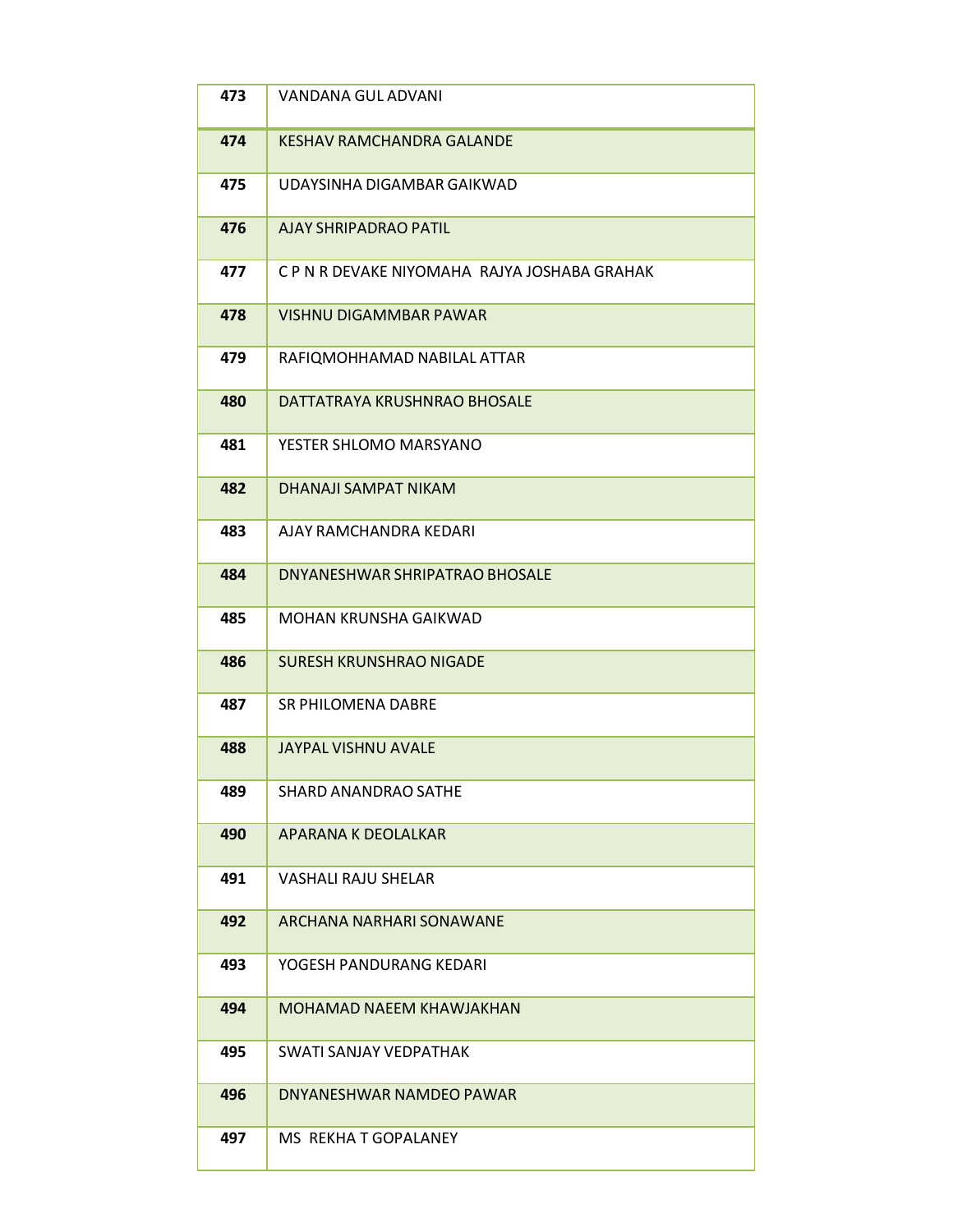| 498 | PHALDAYFF MAHILA SHA GRAHAK BHANDAR MARYA             |
|-----|-------------------------------------------------------|
| 499 | THE PIONEER CO OP CANSTRATION PHABRIKESHAN            |
| 500 | <b>FNGINFFRING COLLFGF STUTDANT GRAHAK BHANDARSAN</b> |
| 501 | UTKRSHA SAH DUDH UTAPADAK SAN MARYA                   |
| 502 | SHRFFNATH SAH DUDH UATAPADAK SAN MARYA                |
| 503 | SAIKRUPA NAGARI SAH PATH SAN MARYA                    |
| 504 | ABHIYANTRIKI MAHAVIDYALAY SEVAK SAH PATHPEDHIMARY     |
| 505 | ABHIYANTRIKI MAHAVIDYALAY SFVAK SAH PATHPFDHIMARY     |
| 506 | RASTAPFTH NAGARI SFVA SAH PATH SAN MARYA              |
| 507 | PURVABHAG JESHTA NAGRIK SANSTHA PUNE                  |
| 508 | BAGWAN NAGARI SAH PAT SANSTHA MYDT                    |
| 509 | SAMARTH SWAYAM ROIGAR SFVA SOC                        |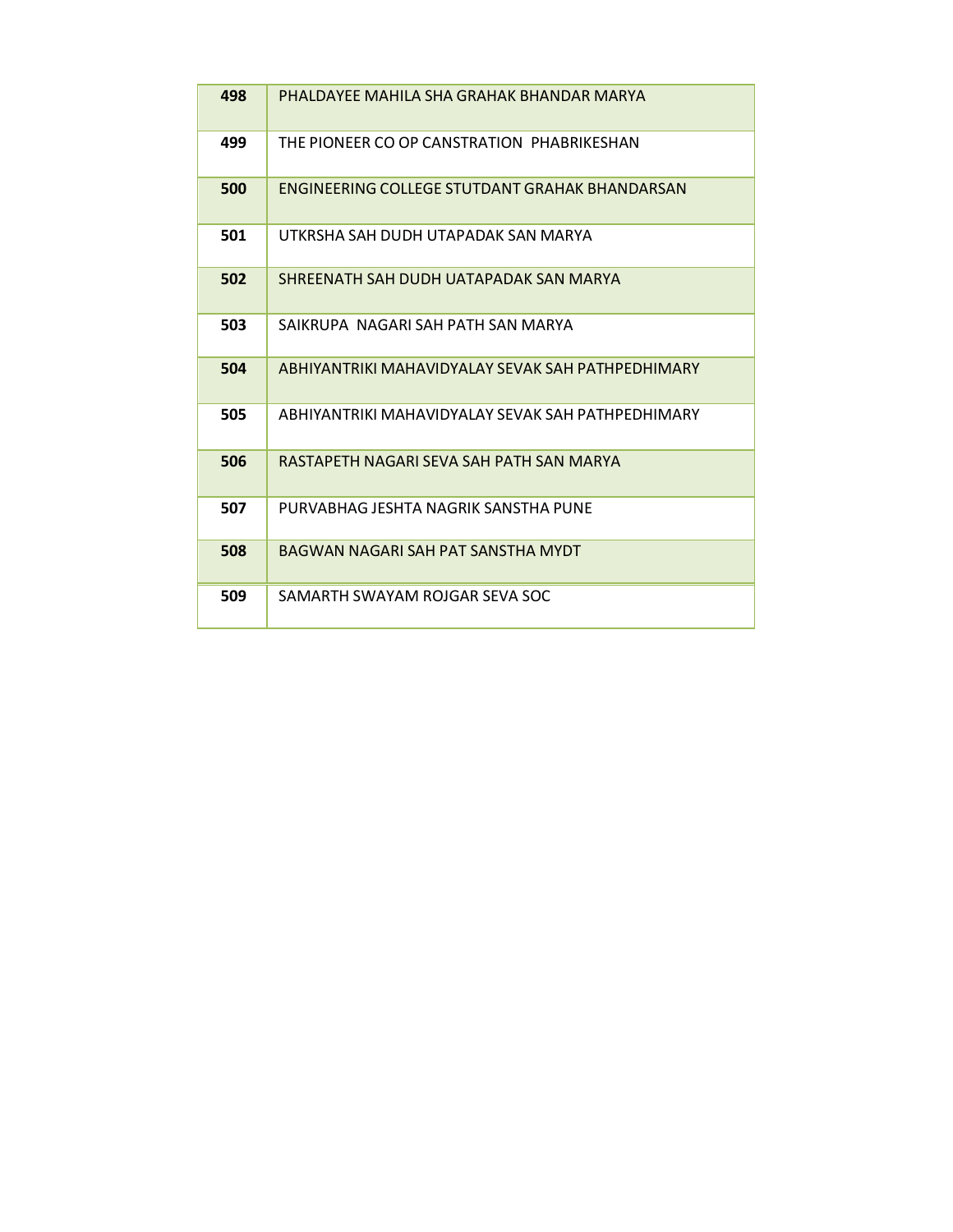| 510 | SANT ROHIDAS SWAYAROJGAR SEVA SAH SANSTHA LTD |
|-----|-----------------------------------------------|
| 511 | SHREE SAI MUDRNALAY SAH HSG SOC LTD           |
| 512 | JAYBHAWANI MAJUR SAHA SOC LTD                 |
| 513 | DNYANESHWAR SHANKARRAO PASALKAR               |
| 514 | SHARADABAI RAMBHAU PATEL                      |
| 515 | JAYAVANT VITTHALRAO SONAVANE                  |
| 516 | SHAHAJI V SONAVANE                            |
| 517 | SAMPATLAL RAJMAL DESARDA                      |
| 518 | <b>GANPATRAO MARUTRAO SONAWANE</b>            |
| 519 | URVASHI P SHARMA                              |
| 520 | SHASHIKALA PRABHAKAR SANDBHOR                 |
| 521 | <b>SHALINI EKNATH HOLE</b>                    |
| 522 | <b>VIJAY AMBADAS JOSHI</b>                    |
| 523 | <b>DHAYKARK L</b>                             |
| 524 | SHREE RAJASTHANI JAIN SHWETABAR SANGH         |
| 525 | ANDURE S Y                                    |
| 526 | <b>BEBIS SHETTI</b>                           |
| 527 | <b>RUPCHAND V VASWANI</b>                     |
| 528 | MADANBAI SAMPATLAL DESARDA                    |
| 529 | <b>MAHADEV KRISHNAJI RAUT</b>                 |
| 530 | NANDU MARUTRAO PANSARE                        |
| 531 | <b>VITTHAL MADHAVRAO DAREKAR</b>              |
| 532 | KAMAL BABURAO WALTURE                         |
| 533 | <b>LATA M SHETTY</b>                          |
| 534 | KUMBHARE A V                                  |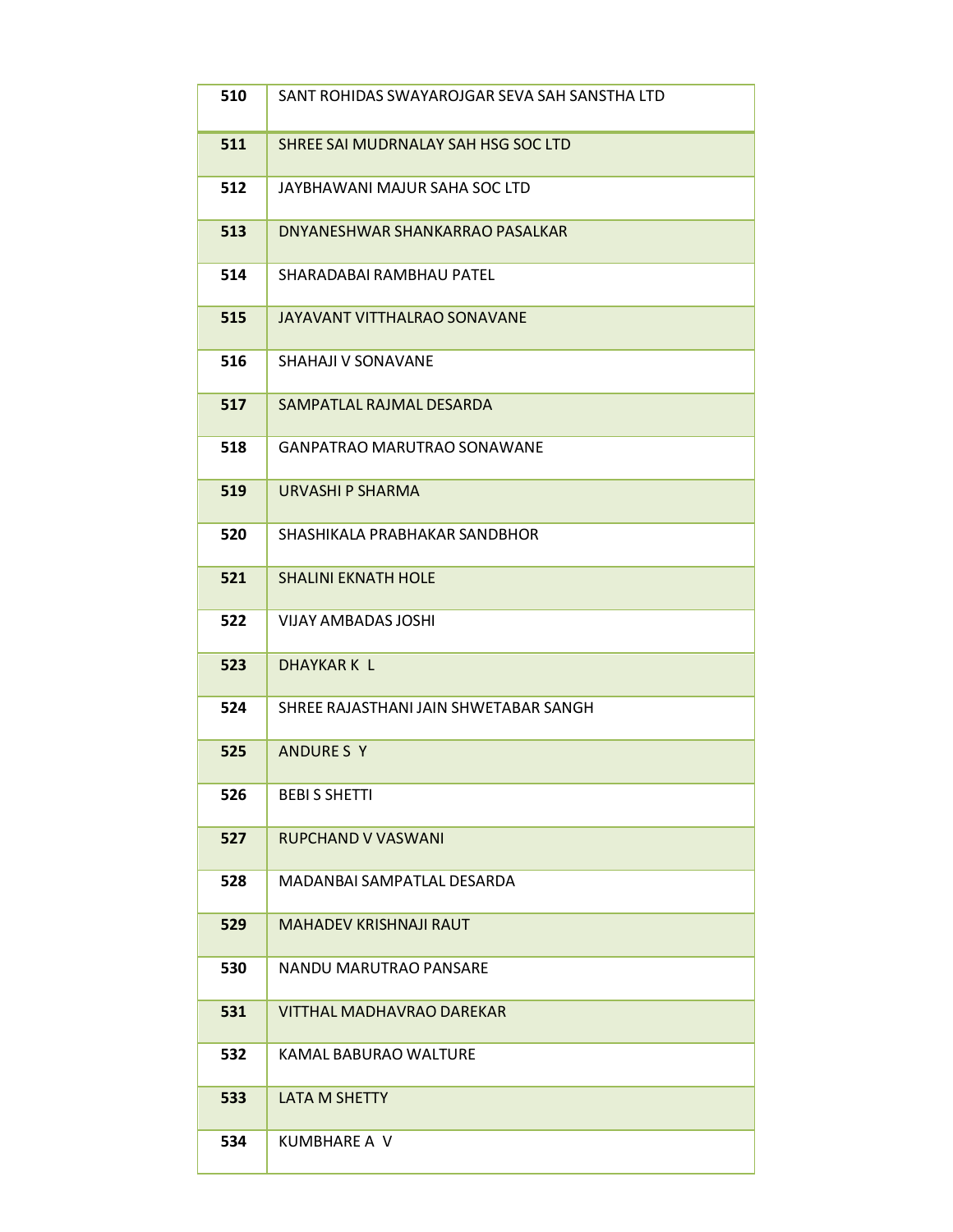| 535 | <b>MANJV</b>                     |
|-----|----------------------------------|
| 536 | SHEETAL S PRADHAN                |
| 537 | <b>SHAKUNTALA DAYARAM THAKUR</b> |
| 538 | DILIP D BAVASKAR                 |
| 539 | <b>PALSING S SIBBAR</b>          |
| 540 | PAHILRAJ MIRA                    |
| 541 | <b>SHARMAJP</b>                  |
| 542 | <b>KESHAV SHANKARRAO SHINDE</b>  |
| 543 | <b>SUJATA BHARAT DEKHANE</b>     |
| 544 | <b>SHARMA DILIP</b>              |
| 545 | DHARMA DFVRAM PAWAR              |
| 546 | <b>GUJRATHIS B</b>               |
| 547 | RAGHUNATH SHANTARAM ALATE        |
| 548 | <b>GOKUL L GHATE</b>             |
| 549 | <b>KUMBHARKN</b>                 |
| 550 | <b>GAIKWAD M G</b>               |
| 551 | <b>HEMANT S PATEL</b>            |
| 552 | MUKUND PURUSHOTTAM SUPEKAR       |
| 553 | SHIVCHHATRAPATI TARUN MANDAL     |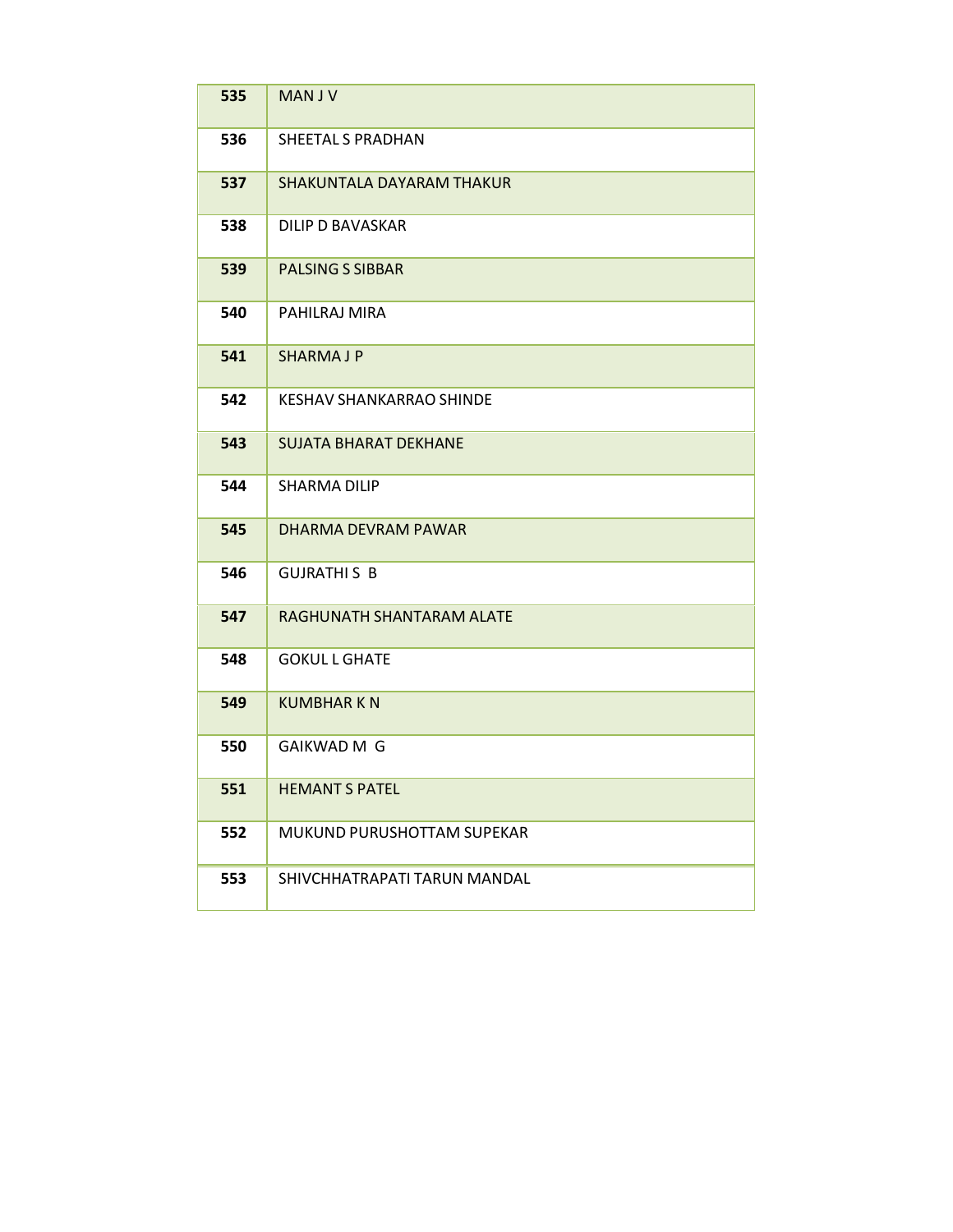| 554 | SHAILA PRABHAKAR SHINDE            |
|-----|------------------------------------|
| 555 | <b>MOHAN SAMPATRAO SONAVANE</b>    |
| 556 | SUNIL MADANLAL BHALGAT             |
| 557 | UJAWALA VISWASRAO SONAWANE         |
| 558 | KHOPADE R V                        |
| 559 | SHRIKRISHNA MITRA MANDAL           |
| 560 | SHIELENDRA LAXMAN MADARASI         |
| 561 | SADGURU SHANKAR MAHARAJ ZOPADPATTI |
|     | <b>SANGHATANA</b>                  |
| 562 | SHASHIKALA KISAN JAGTAP            |
| 563 | PHADNIS N A                        |
| 564 | <b>SURESH SHANKAR DHULAP</b>       |
| 565 | <b>VILAS SHANKAR YADAV</b>         |
| 566 | SAROJINI VITTALRAO KHOPADE         |
| 567 | SMITA MANIKRAO SONAWANE            |
| 568 | ZINABI ABIRBAI INAMDAR             |
| 569 | KRUSHANABAI BALKRUSHANA GURAV      |
| 570 | KUSUM DEEGAMBAR DEV                |
| 571 | LAXMBAI BABURAO SHINDE             |
| 572 | PRATIBHA MUKUNDA MORE              |
| 573 | <b>JAMAL AMITABI SAYYAD</b>        |
| 574 | YASWANT MARUTI JADHAV              |
| 575 | <b>GODABAI GENU CHAVAN</b>         |
| 576 | LAXMIBAI GANPAT JADHA              |
| 577 | <b>BARMA GOVIND MORE</b>           |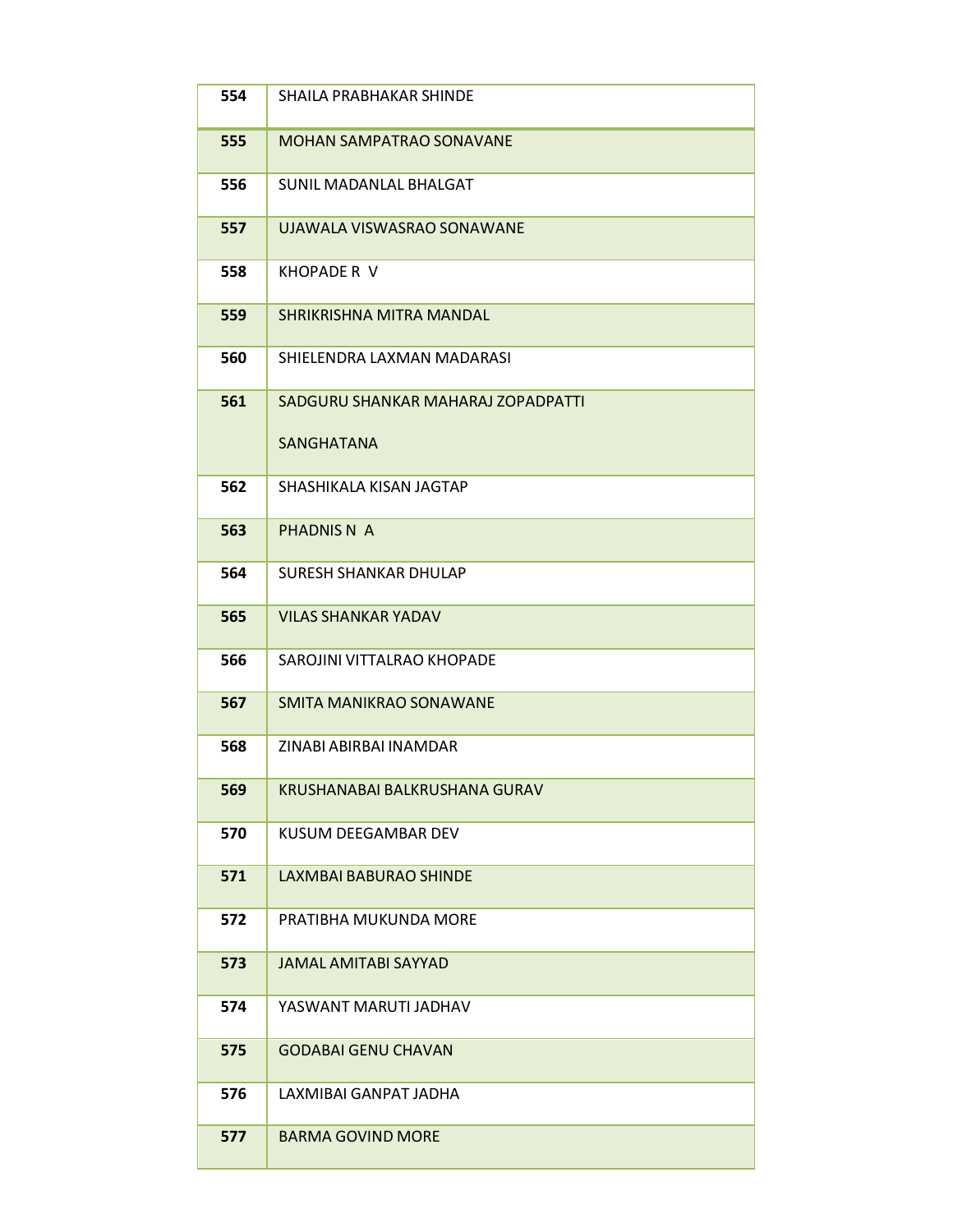| 578 | <b>GANGARAM GANPAT SHINDE</b>     |
|-----|-----------------------------------|
| 579 | <b>BISHMILA AAMIRKHAN PHATAN</b>  |
| 580 | JAYSHREE LAXMAN KAMBALI           |
| 581 | SITABAI MAHASKU BHALERAO          |
| 582 | <b>HAJRABI HASAN SHAIKH</b>       |
| 583 | <b>VIMAL VILAS TIKHE</b>          |
| 584 | AMITABI HANIF SHAIKH              |
| 585 | <b>MADHUMALTI LALCHAND SHAIKH</b> |
| 586 | HAUSABAI GHAINBA DHOKE            |
| 587 | <b>SURESH DATTOBA CHAVAN</b>      |
| 588 | PARVATI BABURAO THEUARKAR         |
| 589 | SHIREESH T                        |
| 590 | SHATIS SAMPATLAL DESRADA          |
| 591 | LATA JEVARCHAND MEHATA            |
| 592 | <b>MEHABUB DASTAN SHAIKH</b>      |
| 593 | RIZWANA A SHAIKH                  |
| 594 | <b>ASHOK RAOSAHEB PAWAR</b>       |
| 595 | <b>JAGTAPPD</b>                   |
| 596 | DEEPAK DNYANESHWAR GAWADE         |
| 597 | VITTALRAO KISANRAO PHULAWARE      |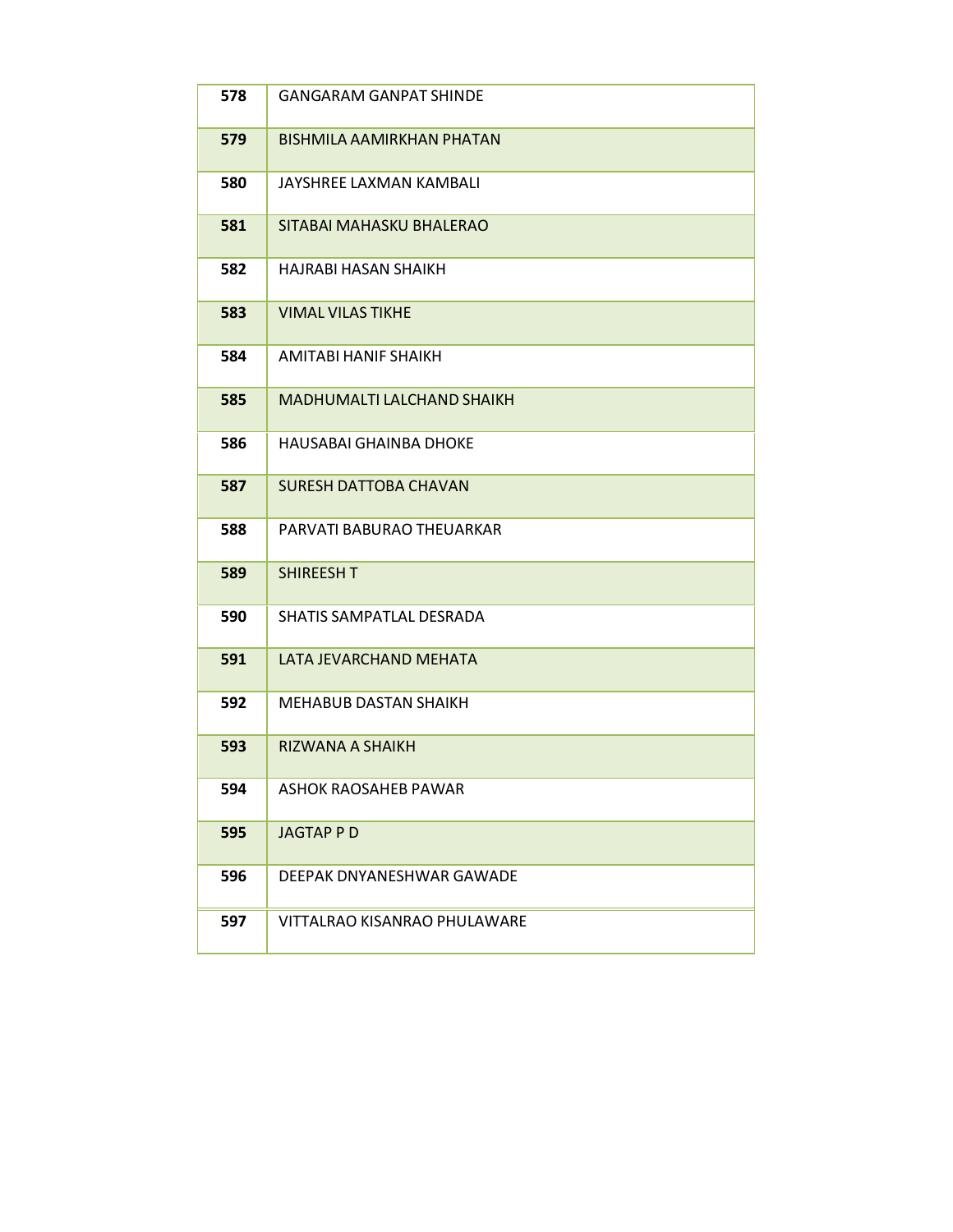| 598 | LAXMI VINAYAK KALEKAR            |
|-----|----------------------------------|
| 599 | <b>BHARAT BABURAO MAHASKE</b>    |
| 600 | VAIJAY MANDAL MURTY PRATISHANTAN |
| 601 | <b>VISHNU SABAJI AANAP</b>       |
| 602 | <b>MARUTI RAMCHANDRA KIR</b>     |
| 603 | <b>KHAIRE P R</b>                |
| 604 | RAGHUVEER MADHUSADHAN DUBE       |
| 605 | HANUMANTA RAMAYYA DHANGAR        |
| 606 | <b>SHUBHADA SURESH TOR</b>       |
| 607 | <b>KULKARNI K V</b>              |
| 608 | MILIND DILIP ZODAGE              |
| 609 | <b>DONDE</b>                     |
| 610 | SHARVAN VITTAL BENGALE           |
| 611 | <b>VISHWANATH YESHU SONAWANE</b> |
| 612 | UTTAM BABANRAO KONDHALKAR        |
| 613 | JAGDISH SHANTARAM DHAYARKAR      |
| 614 | PARDESHI GULAB                   |
| 615 | <b>GHOURI VIKRAM RAIKAR</b>      |
| 616 | BHARAT ATAMARAM PANSARE          |
| 617 | LIMBULAL BADLU SAROJ             |
| 618 | SHBHANA JAYKUMAR SHITOLE         |
| 619 | <b>MANGALA PANDURANG KAJLE</b>   |
| 620 | <b>MOHIT SUDHAKAR PATIL</b>      |
| 621 | <b>MANDA SHAM KARANJKHELE</b>    |
| 622 | LEELA PANDURANG GAIKWAD          |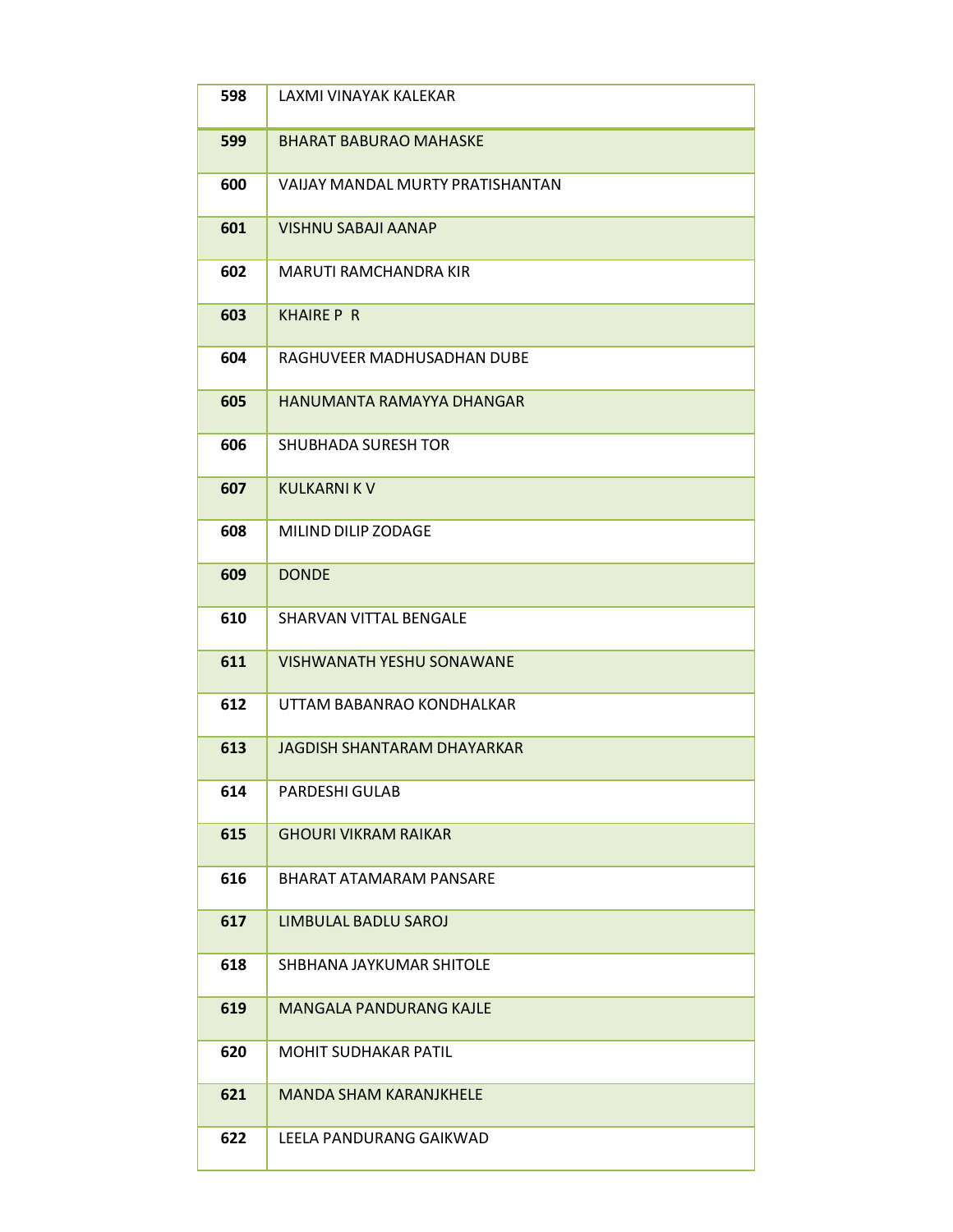| 623 | DR BAGADE MRUNALINI BAGADE    |
|-----|-------------------------------|
| 624 | MINAKSHI AMARSINGH RAJPUT     |
| 625 | <b>VITTHAL GANPAT GAVLI</b>   |
| 626 | ANJANABAI GANAPAT JADHAV      |
| 627 | <b>BABAN RAMBHAU MORE</b>     |
| 628 | MARUTI RAM JADHAV             |
| 629 | HIRABAI PRATAPRAO JAGTAP      |
| 630 | RAMDAYAL DHIRAJ PRASAD        |
| 631 | <b>VAIBHAV VIDDADHAR JAIN</b> |
| 632 | UTTAMKUMAR GOPALCHAND GHOSH   |
| 633 | ANITA VIJAY GAIKWAD           |
| 634 | NIRMALA RAGHAVENDRA BADAVE    |
| 635 | <b>ABU SANU PARDESHI</b>      |
| 636 | RAJENDRA SHANKAR PAWALE       |
| 637 | <b>ACCOUNT NAME NOT FOUND</b> |
| 638 | SHIVAJI SOPAN JAVALKAR        |
| 639 | ANIRUDHA VITTAL TAMBE         |
| 640 | <b>GOKUL L GHATE</b>          |
| 641 | AMOL BABAN WAVAL              |
| 642 | RUTUJA SUNIL DHOLE            |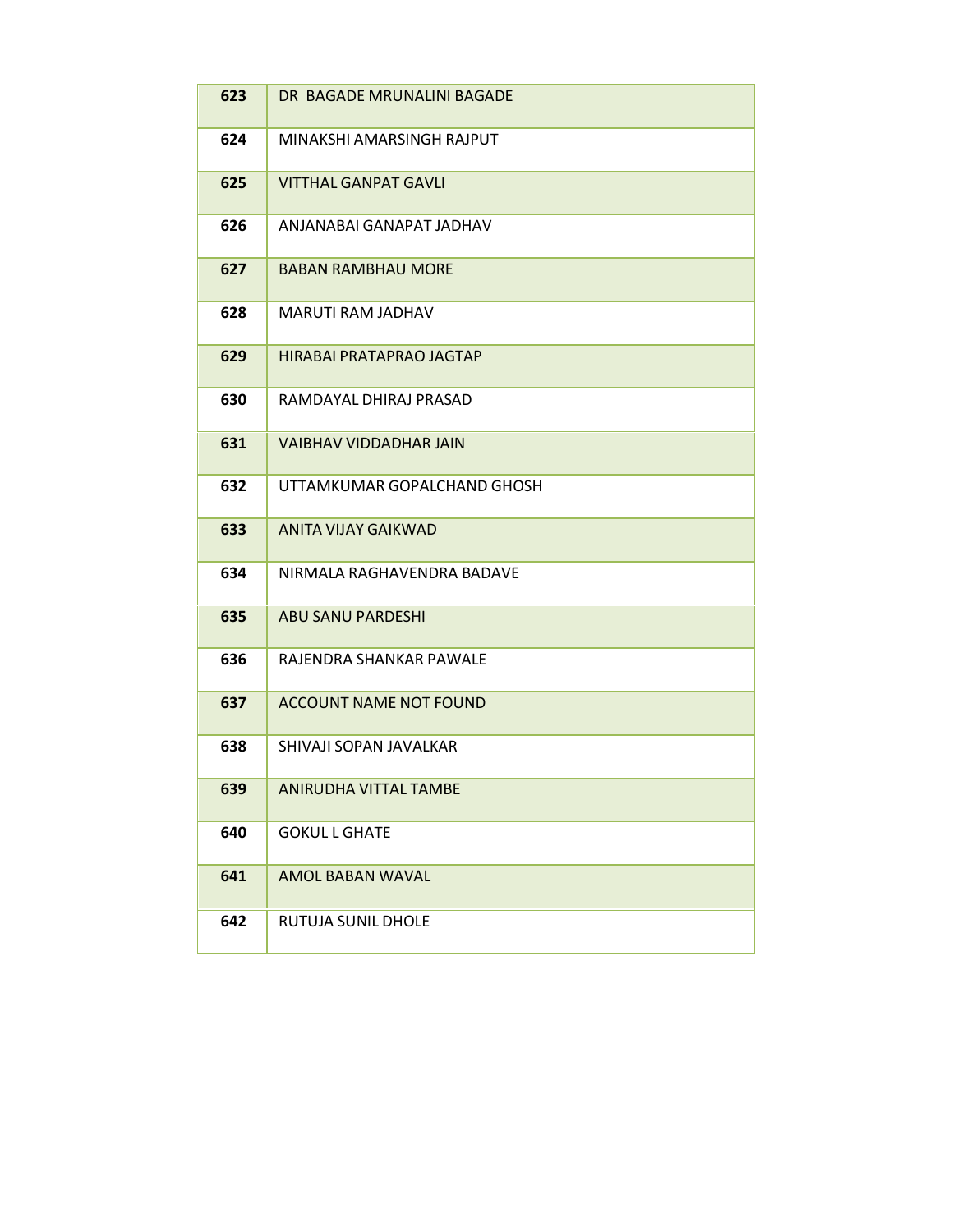| 643 | AJIT HARIBHAU POTKULE            |
|-----|----------------------------------|
| 644 | DINESH CHIMPALAL BAGAL           |
| 645 | SANDEEP SUBHASH RANPESE          |
| 646 | <b>SUNITA SUBHASH RANPISE</b>    |
| 647 | <b>GFFTA GANGADHAR POTPHODF</b>  |
| 648 | <b>SANJAY RAMBHAU GIRJI</b>      |
| 649 | RAMESH SHANKAR GANALA            |
| 650 | <b>AAMIN YUSUF SHAIKH</b>        |
| 651 | SHANTARAM RAGHUNATH WANJALF      |
| 652 | PRABHAKAR VINAYAK GHOLAP         |
| 653 | DATTATRAY MARTANDRAO RATNAPARKHI |
| 654 | <b>KANTA SHANKAR DESHPANDE</b>   |
| 655 | NILIMA CHINTAMAN NAGARKAR        |
| 656 | <b>SHRIDHAR WAMAN GORE</b>       |
| 657 | <b>MADUKAR GODUJI GADE</b>       |
| 658 | SFFTABAI BALWANT CHITALF         |
| 659 | <b>SUMAN VASANT PANDAV</b>       |
| 660 | <b>NARAYAN SITARAM RAJGHURU</b>  |
| 661 | SURESH BALKRUSHNA MEDE           |
| 662 | <b>ASAHA ANANT GAGANL</b>        |
| 663 | SANJEEVNI RAMCHANDRA OAK         |
| 664 | <b>MOHAN SHREEKANT JOSHI</b>     |
| 665 | <b>VIJAY VASANT KUSGAOKAR</b>    |
| 666 | SANGEETA GHUNWANT GAIKWAD        |
| 667 | SURESH PADURANG BUJBAL           |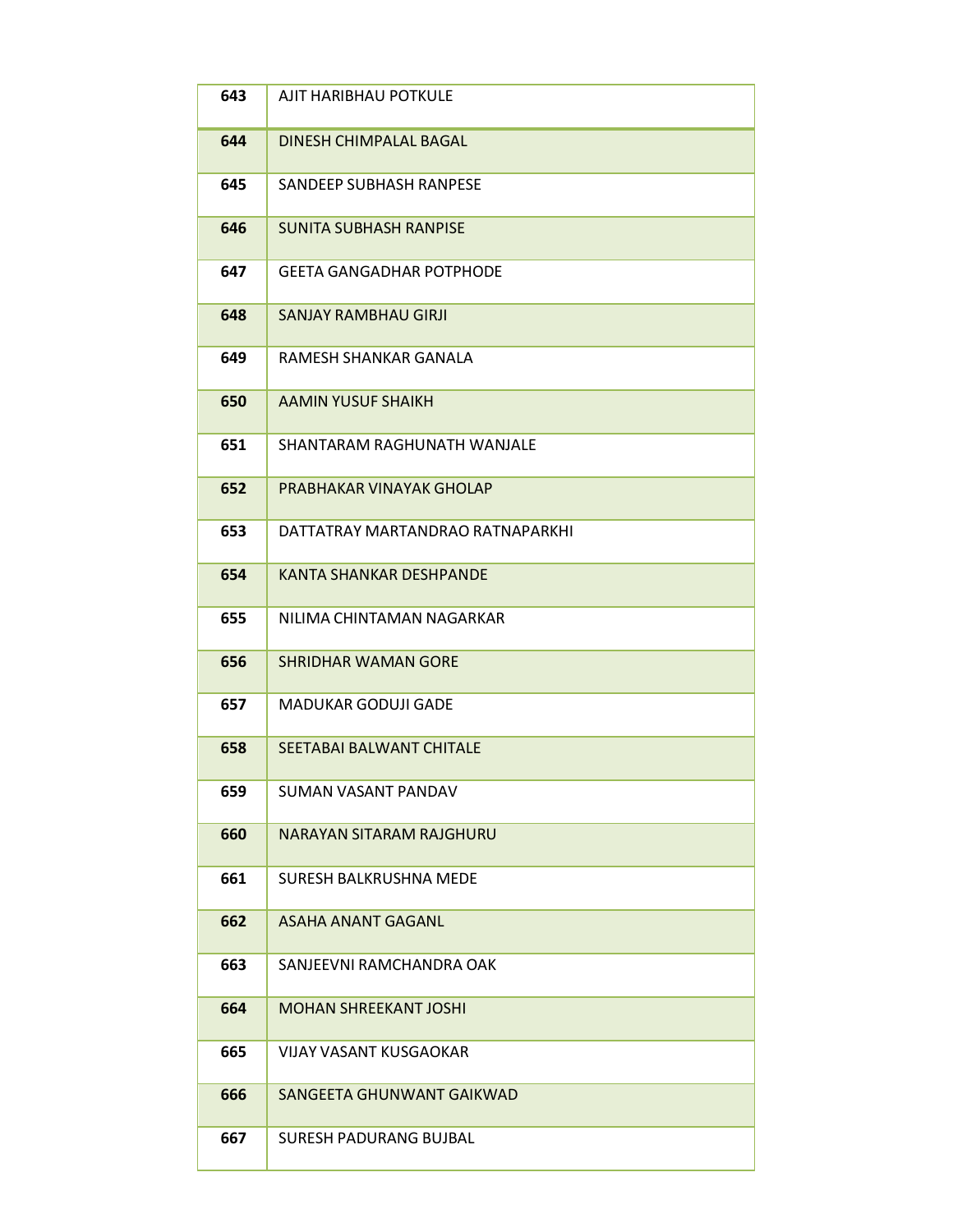| 668 | RAGHUNATH NATHOBA BATHE              |
|-----|--------------------------------------|
| 669 | MANISHA GANPAT KAKRE                 |
| 670 | VILACINY PRABHAKAR KULKARNI          |
| 671 | SITARAM EKNATH BALLAL                |
| 672 | <b>BRAMELU BHALACHANDRA SHETE</b>    |
| 673 | <b>BHARTI SHAMRAO WALVEKAR</b>       |
| 674 | <b>VASUDEO NARAYEN LOHKARE</b>       |
| 675 | LATA LAXMAN BAMNE                    |
| 676 | SHUBDHA HARSHAVARDAN GHOKLE          |
| 677 | KAMLAKAR MORESHWAR WAKANKAR          |
| 678 | KUMUD RAMCHANDRA PANDAV              |
| 679 | SADHNA PRAMODH BAWDEKAR              |
| 680 | AMRUT DANANJAY KATKAR                |
| 681 | VARSHA RAMCHANDRA PUNEKAR            |
| 682 | <b>VINITA VISHAVANATH DESHPANDE</b>  |
| 683 | ROHINI RAMESH PARCHURE               |
| 684 | <b>VIJAYSHRI SHIVAJIRAO PERDESHI</b> |
| 685 | <b>VINAYA VILAS PATHAK</b>           |
| 686 | MEENA LAXMIKANT NEVASKAR             |
| 687 | <b>GEETA PRADIP PIMPALKHIRE</b>      |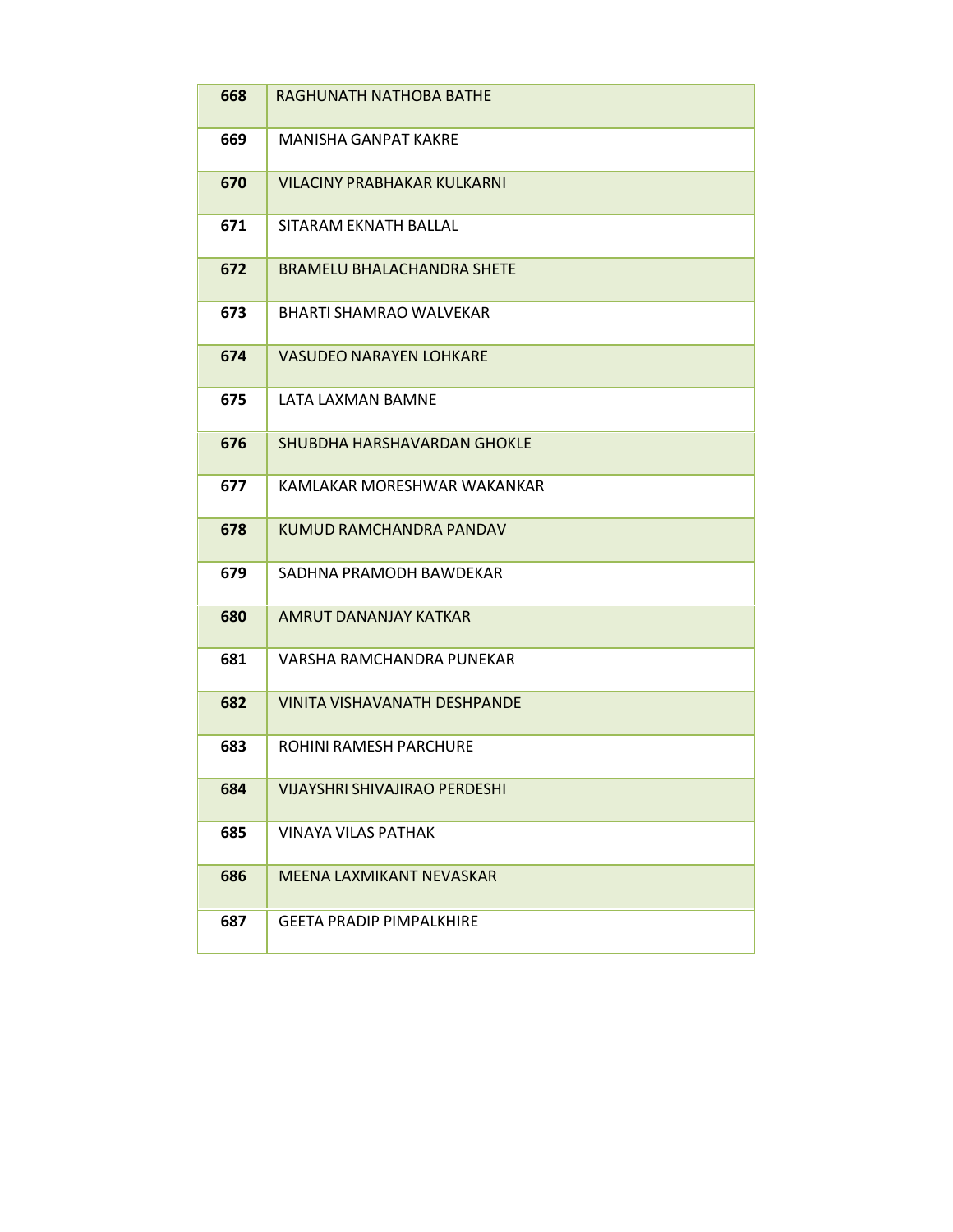| 688 | SANJAY MADHAV MAHAMUNI           |
|-----|----------------------------------|
| 689 | MEGA ACHYUT JOSHI                |
| 690 | VIMAL BHALCHANDRA KULKARNI       |
| 691 | <b>GANGAL N A</b>                |
| 692 | KRUSHNAJI LAXMAN PATWARDHAN      |
| 693 | <b>VISHNU NAGESH MALPATHAK</b>   |
| 694 | PRAMILA VASANT WAGHMARE          |
| 695 | SHASHIKANT DATTATRAY KALASKAR    |
| 696 | AHILYA MORESWAR PHULZELE         |
| 697 | <b>GEERISH RAMCHANDRA VALIMB</b> |
| 698 | MADUKAR SRIRANG SURYAWANSHI      |
| 699 | SHUBHAGINI MARUTRAO KHUTWAD      |
| 700 | SHAHAJI VINAYAK SHITOLE          |
| 701 | BHIMRAO JAGANNATH GAIKWAD        |
| 702 | <b>VRUSHALI GOVID PANDIT</b>     |
| 703 | <b>JYOTI PRADIP KULKARNI</b>     |
| 704 | UJVALA LAXMAN MALELU             |
| 705 | <b>VINAYAK SOPAN SHETE</b>       |
| 706 | <b>SURENDRA SURESH ZANJARE</b>   |
| 707 | SAUDAGAR DHARMARAJ SHINDE        |
| 708 | SHAILAJA SANJAY SALUNKE          |
| 709 | <b>SURBHI SRIKANT BHAGWAT</b>    |
| 710 | ARUNA JAGANNATH KAMBLE           |
| 711 | <b>DURGA VIVEK DESHMUKH</b>      |
| 712 | MARUTI DASHRATH SURYAVANSHI      |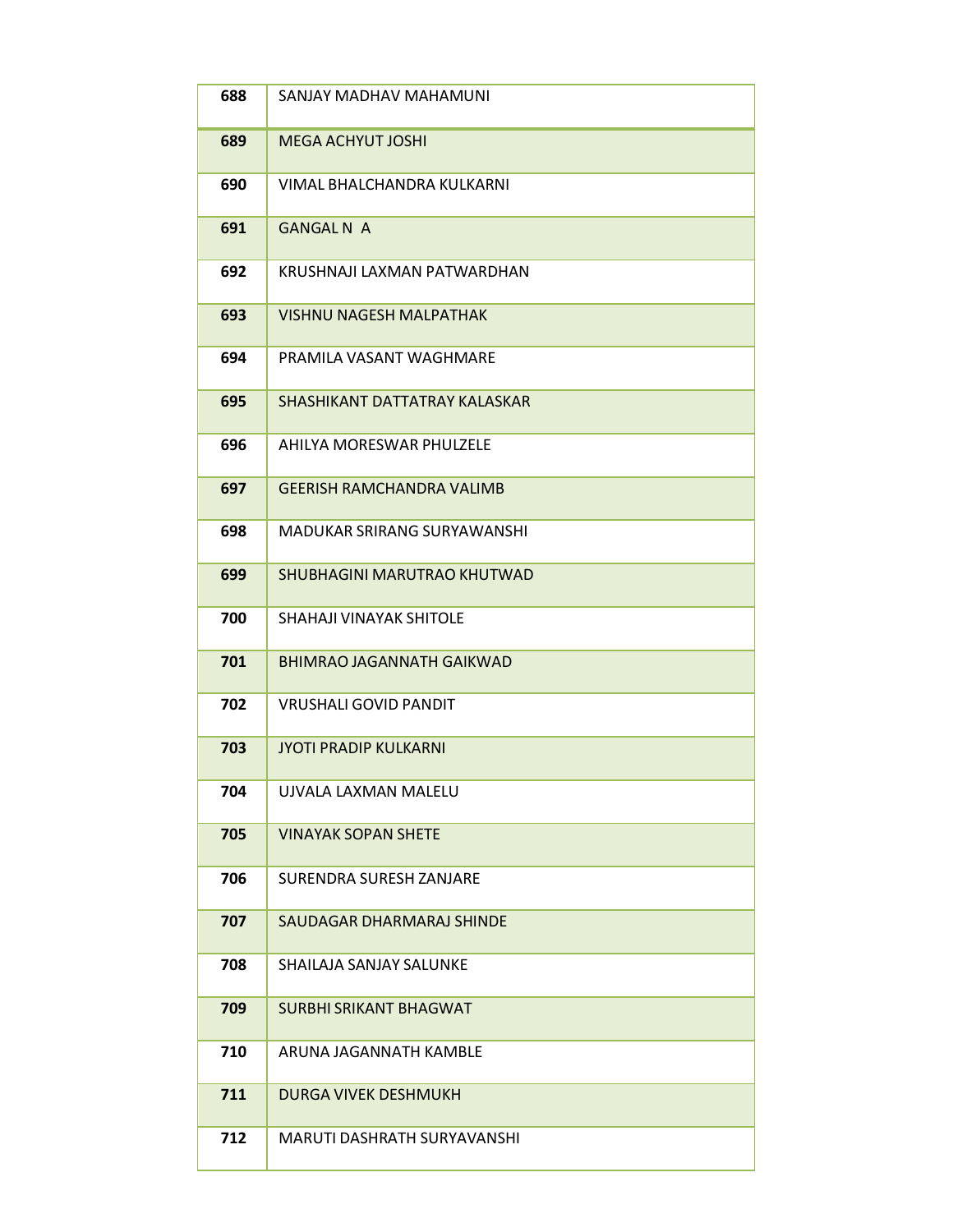| 713 | ANJANA NARAYAN GAIKWAD        |
|-----|-------------------------------|
| 714 | <b>MANDREKAR SARITA</b>       |
| 715 | SUSHAMA BALKRUSHNA PAWAR      |
| 716 | PRATIMA DATTATRAY JADHAV      |
| 717 | <b>NATHU BALASAHEB VEER</b>   |
| 718 | JAYASRI DILIP TALEKAR         |
| 719 | NIRMLA NAMDEV GHULE           |
| 720 | PRABHA DIGAMBAR JOSHI         |
| 721 | <b>SANTOSH SHANKAR KAMTHE</b> |
| 722 | USHA SHILANATH JADHAV         |
| 723 | <b>MADHURI ARUN VAIDHYA</b>   |
| 724 | <b>SHITAL SUDHAKER GHADKE</b> |
| 725 | SAPHIYA AHMAD KHAN            |
| 726 | HANDE V K                     |
| 727 | SHREERAM YASHWANT DESHMUKH    |
| 728 | APURANA NITIN KALE            |
| 729 | <b>SANJAY RAJARAM MORE</b>    |
| 730 | DILIP BALKRISHNA JOSHI        |
| 731 | <b>SANJAY PANDURANG SALVE</b> |
| 732 | VIDYA VINAYAK TALEKAR         |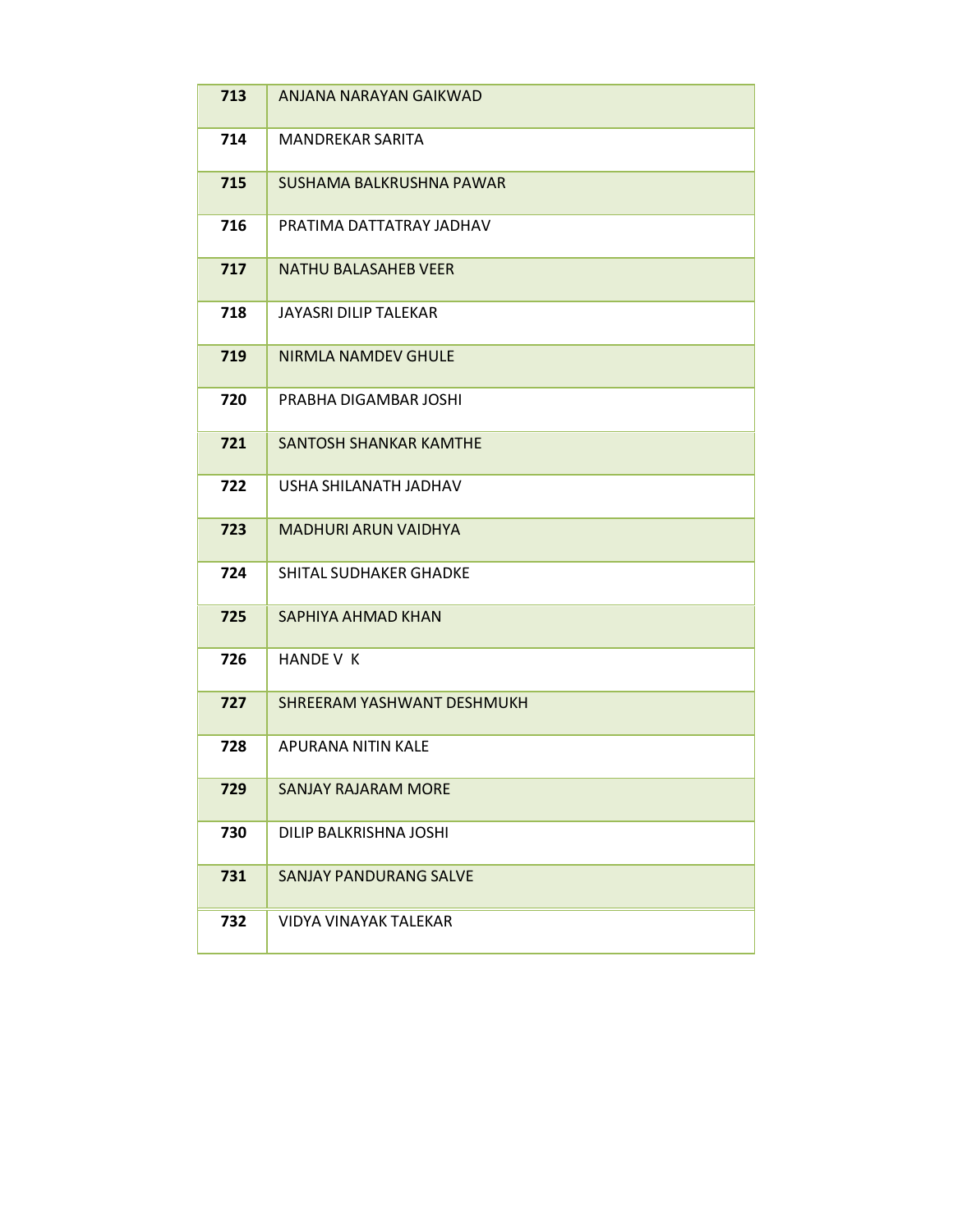| 733 | ANITA DINESH KULKARNI             |
|-----|-----------------------------------|
| 734 | SUSHILA DATTATRAYA PANSE          |
| 735 | <b>SHETE NIRMALA</b>              |
| 736 | <b>MAYA BHALCHANDRA DESHPANDE</b> |
| 737 | ASHA SHIVAJI KARVEKAR             |
| 738 | USHA PRABHAKAR USEKAR             |
| 739 | NILA R PADHYA                     |
| 740 | PADMANATH KANTILAL THAKAR         |
| 741 | POORNIMA DINESH GESOTA            |
| 742 | CHANDRAKANT MANILAL THAKAR        |
| 743 | DAKSHA NARAYANDAS SUD             |
| 744 | SUSHMA DATTATRAYA SISWADKAR       |
| 745 | <b>BHAVNA ATUL SHAH</b>           |
| 746 | <b>MADHUKAR RANGNATH RABADE</b>   |
| 747 | PRASAD DATTATRAYA KULKARNI        |
| 748 | <b>JITENDRA SHEVANTILAL SHAH</b>  |
| 749 | <b>ULHAS KAMLAKAR JOSHI</b>       |
| 750 | <b>JYOTSNA SURESH MEHANDALE</b>   |
| 751 | JAYASRI DILIP TALEKAR             |
| 752 | DNYANADEV SOPAN BHAGAT            |
| 753 | VAIJANTI YELAJI TATRAD            |
| 754 | USHA JAYANTILAL PARIHARIYA        |
| 755 | JAYASHRI ANANDRAO BHINGAVADE      |
| 756 | ANJALI CHANDRASHEKHAR WADEKAR     |
| 757 | VANITA SOPAN GAIKWAD              |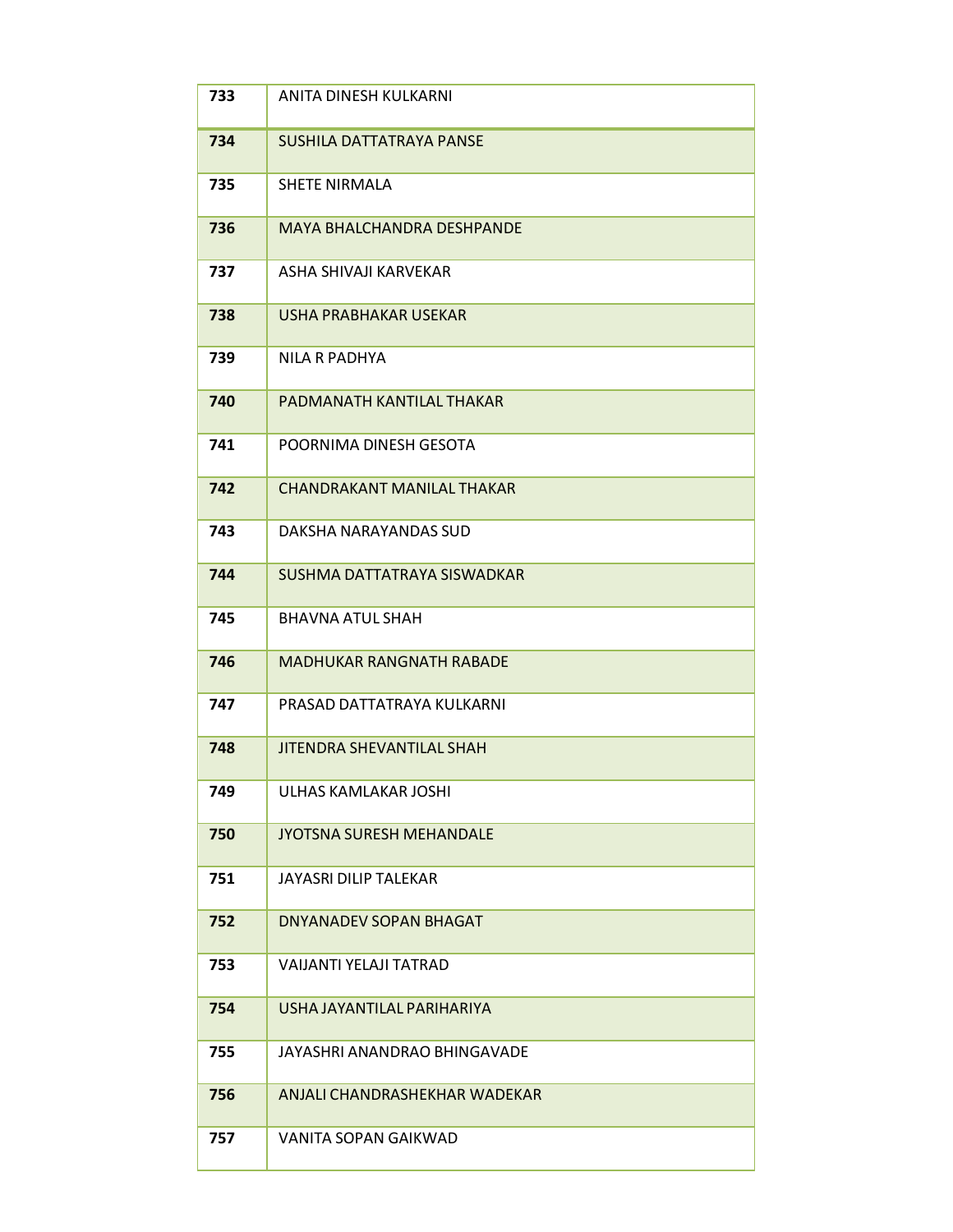| 758 | RANJANA GAHININATH DHUME            |
|-----|-------------------------------------|
| 759 | RAJASRI PANDURANG ADMANA            |
| 760 | PUSHPA VINAYAK KANADE               |
| 761 | RAMKRISHNA PANDHARINATHH KSHIRSAGAR |
| 762 | SUREKHA APPASAHEB GAIKWAD           |
| 763 | <b>SUSHILA M DABKE</b>              |
| 764 | <b>BAYDA KISAN DAGADE</b>           |
| 765 | DEEGAMBAR DHONDO SUDA               |
| 766 | RAJANI ANUPASHING SOLANKI           |
| 767 | <b>MANIK LAXMAN GADLEKAR</b>        |
| 768 | RAJARAM DATTATREY GAIKAR            |
| 769 | <b>BHARATI KISHORSHING GAUR</b>     |
| 770 | <b>BAJIRAO KASHINATH MANDLIK</b>    |
| 771 | MR. RAMLAL K PARDESHI               |
| 772 | <b>MAHADU GOPALA JADHAV</b>         |
| 773 | SACHIN SURESHRAO KAUR               |
| 774 | <b>ASHOK BUDHO SAWKARE</b>          |
| 775 | DATTATRAY HARI MANDKE               |
| 776 | <b>VANABAI VITTHAL SALUNKE</b>      |
| 777 | MR. DILIPKUMAR H SHAH               |
| 778 | <b>NALINI VITTHALRAO DAGADE</b>     |
| 779 | SUREKHA SHIVAJI BHONDWE             |
| 780 | KISAN ANANDRAO HARPALE              |
| 781 | NARAYAN SHANKAR KADALE              |
| 782 | RAJENDRA VITTHAL SHINDE             |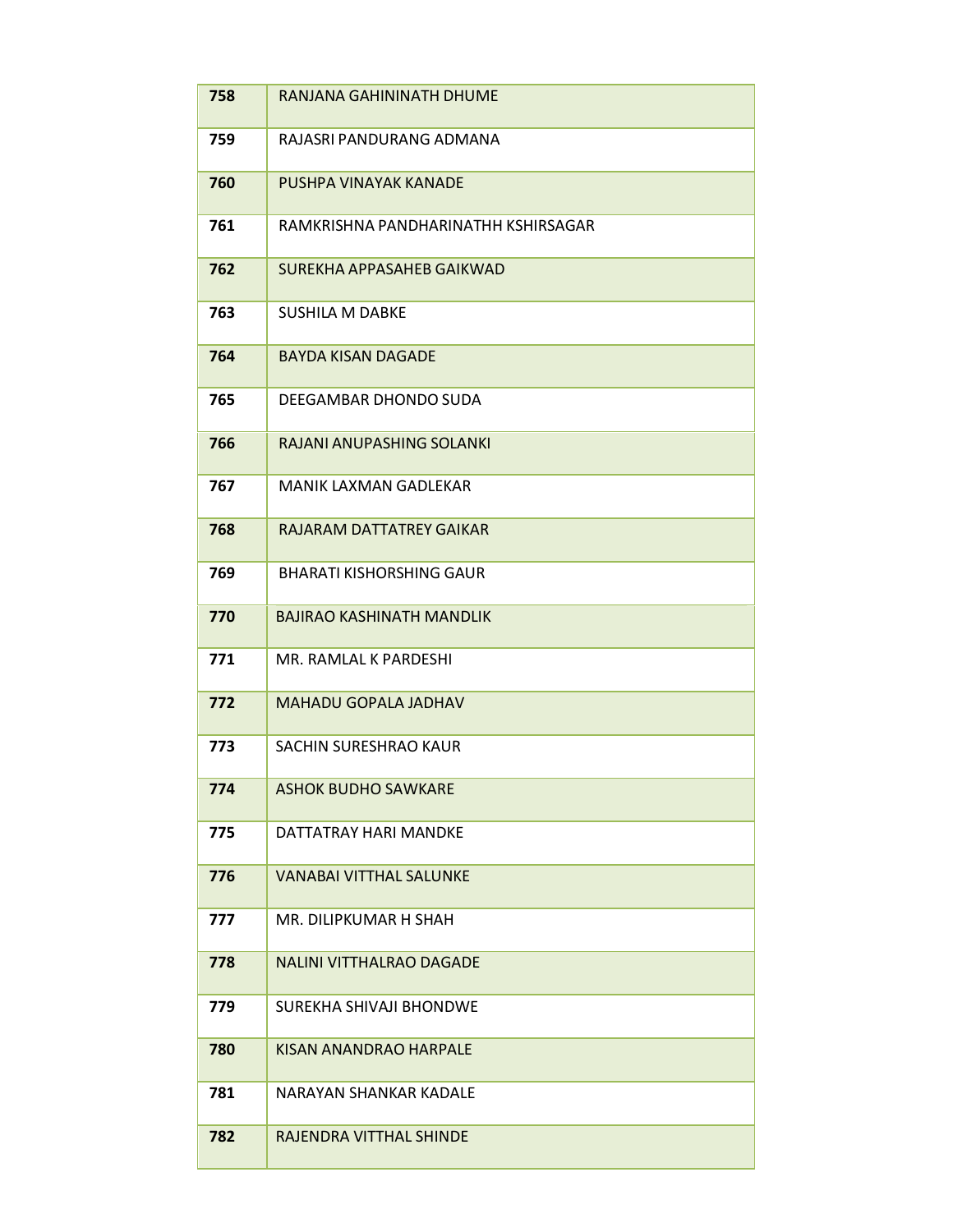| 783 | MR. PARVATIBAI D AWAD                              |
|-----|----------------------------------------------------|
| 784 | JASWANTKUMAR MUNILAL JASWAUL                       |
| 785 | SAVITRIBAI DAGADOBA HALDE                          |
| 786 | <b>SHAIKH ARIF ABDUL SAMAD</b>                     |
| 787 | P.B.SHITOLE & D.T.SHITOLE-C/P-HANUMAN MANDIR MANDA |
| 788 | <b>SAWANT SMITA</b>                                |
| 789 | MR. VILAS B KAKADE                                 |
| 790 | DADASAHEB SITARAM BABAR                            |
| 791 | P.B.DARADE-C/P-NITIN FOOD PRODUCTS                 |
| 792 | RAMESH SHYAMRAO DHAMDHERE                          |
| 793 | SACHIN SURESH JAMDADE                              |
| 794 | MR. VIJAYKUMAR N HAGAWNE                           |
| 795 | DINKAR TUKARAM YADAV                               |
| 796 | <b>ASHOK MOTIRAM BODADE</b>                        |
| 797 | YASHWANT DATTATRAY LIMAYE                          |
| 798 | <b>OMDUTTA RAURA</b>                               |
| 799 | <b>VISHNU LAXMAN KANDHARE</b>                      |
| 800 | <b>VALMIK KADU PATIL</b>                           |
| 801 | <b>BHARTI ASHOK VANARSE</b>                        |
| 802 | <b>MRS. MADHURI S MANSUKH</b>                      |
| 803 | BABASAHEB AMBEDKAR MAJUR SAH.SOC.LTD.              |
| 804 | AVINASH GANPATI MAHAMUNI                           |
| 805 | NARAYAN PRLHAD MANDKE                              |
| 806 | NANDINI RAMCHANDRA JAMDADE                         |
| 807 | R.G.MAVIKAR-C/P-LOKHITVADI BHARUD                  |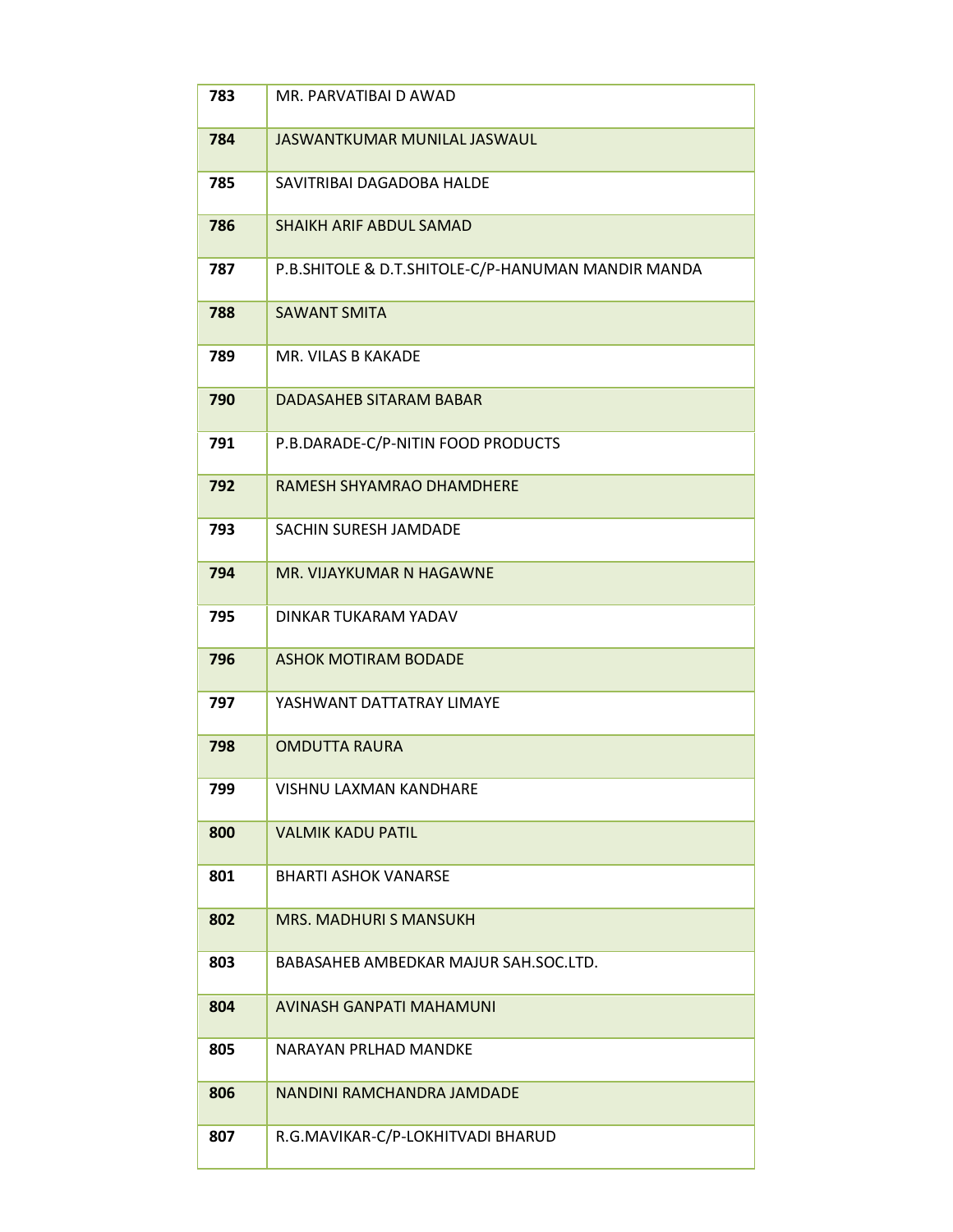| 808 | <b>ANKUSH DNYANOBA UBHE</b>              |
|-----|------------------------------------------|
| 809 | <b>MRS. TANHUBAI B LANDE</b>             |
| 810 | DNYANESHWAR SHANKAR SHEDAGE              |
| 811 | VASANT BABURAO GOSAVI                    |
| 812 | MRS. VIJAYA G BHANDARE                   |
| 813 | SHRI KASHIVISHWESHWAR VIKAS SAH.SOC.LTD. |
| 814 | <b>SUNIL SITARAM DHAWARE</b>             |
| 815 | S.KACHI-C/P-NELESH & ANKUSH FRUT STALL   |
| 816 | NIVRUTTI SAKHARAM KAD                    |
| 817 | <b>VIBHAVARI SURESH JAMDADE</b>          |
| 818 | <b>NANDKISHOR GAJANAN CHOUK</b>          |
| 819 | MR. DILIP N MANDALEKAR                   |
| 820 | KALABAI MAHADU JADHAV                    |
| 821 | MR. RAJENDRA R MORE                      |
| 822 | <b>ASHOK NATHU LONDE</b>                 |
| 823 | CHAITANYA CHUDAMAN BHANGALE              |
| 824 | PRATAP SHYAMRAO MANE                     |
| 825 | VISHWANATH VITTHAL GATAKAL               |
| 826 | VITTHALRAO DADASAHEB SODNAWAR            |
| 827 | GANPAT JAGDEVRAO NIMBALKAR               |
| 828 | CHANDRAKANT LUMAJI JAPHARE               |
| 829 | <b>PRADEEP SAHADEV GAVANE</b>            |
| 830 | SHILESH RAMCHANDRA SONAWNE               |
| 831 | RAJANNA VYANKAIYA URDI                   |
| 832 | SAHEBRAO DINKAR HIRE                     |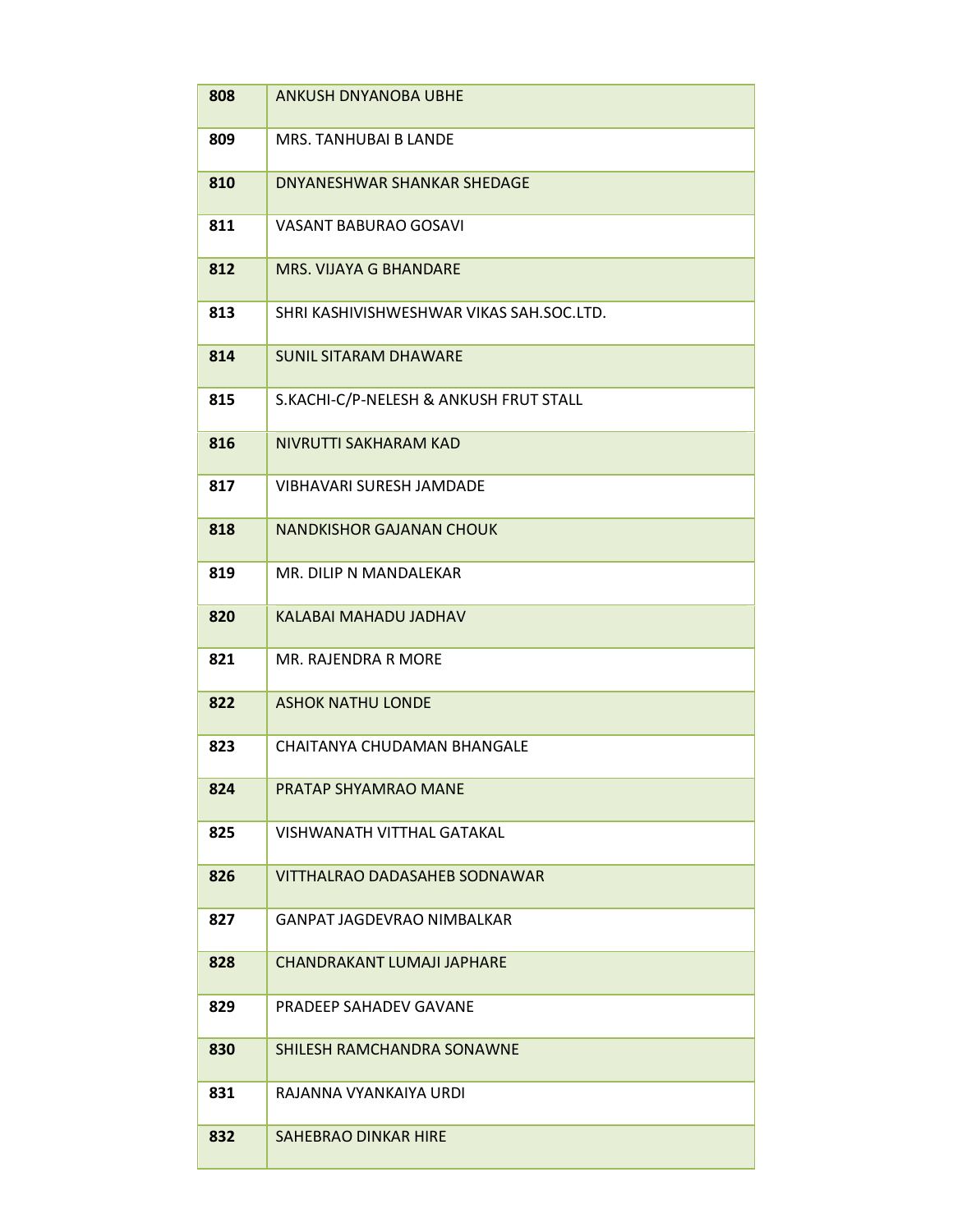| 833 | <b>SUDHA SHRIPAD JOSHI</b>     |
|-----|--------------------------------|
| 834 | <b>RUPESH R CHAVAN</b>         |
| 835 | MR. SUDAM N DOKE               |
| 836 | <b>GAUTAM DASHRATH SAWANT</b>  |
| 837 | LAXMAN SHRIPATI TONDE          |
| 838 | MRS. HEMLATA H SUKHATANKAR     |
| 839 | NIRGUDI VIKAS KAM.SAH.SOC.LTD. |
| 840 | PRAKASH BHOLARAM TAKALE        |
| 841 | <b>SURESH TRIMBAK JOSHI</b>    |
| 842 | <b>SUNIL VISHNU PAWAR</b>      |
| 843 | ASWINI SAH.GRAHAK SOC.LTD.     |
| 844 | NAMRATA SHYAM PINGLE           |
| 845 | MR. GANPAT N DANGAT            |
| 846 | CHANDRAKANT DIGAMBAR MACHAVE   |
| 847 | <b>GULZAR TADAVI MEHMUD</b>    |
| 848 | JANKIBAI PRABHAKARRAO DARADE   |
| 849 | PRATIBHA CHELSHANKAR TRIVEDI   |
| 850 | <b>SHYAM NARAYAN PINGLE</b>    |
| 851 | MR. JELANAN P SHINDHI          |
| 852 | NILESH NARENDRA SAWANT         |
| 853 | KAMLA J SAHASTRABUDDHE         |
| 854 | JAYASHREE SANTOSH BANDAL       |
| 855 | <b>GANESHA SOMAJI BANGAR</b>   |
| 856 | <b>D VENKATESH</b>             |
| 857 | MR. VASANT M CHAVAN            |